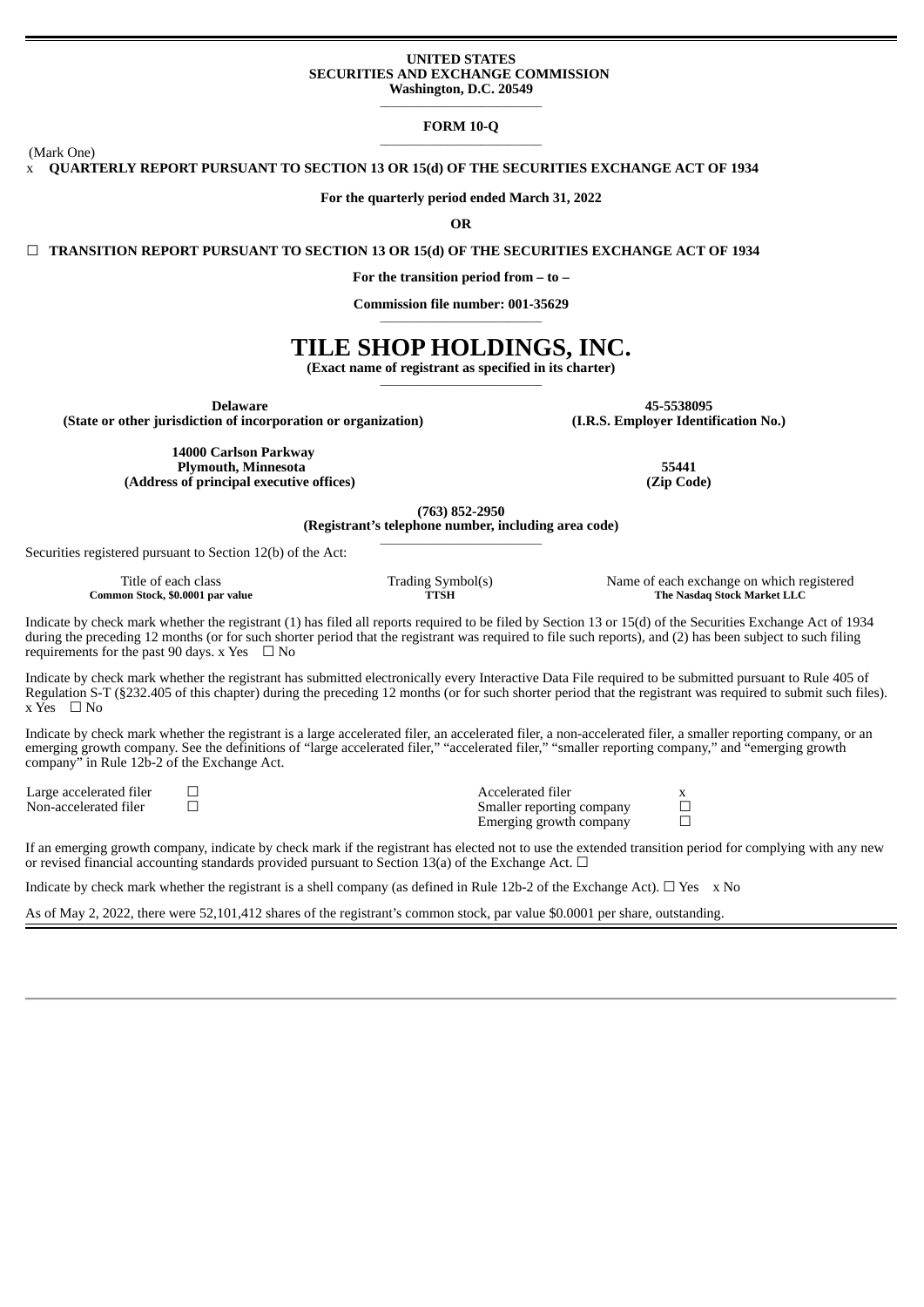### <span id="page-1-0"></span>**TILE SHOP HOLDINGS, INC. Table of Contents**

|                   |                                                                                              | Page |
|-------------------|----------------------------------------------------------------------------------------------|------|
|                   | <b>PART I. FINANCIAL INFORMATION</b>                                                         |      |
| Item 1.           | <b>Financial Statements</b>                                                                  |      |
|                   | <b>Consolidated Balance Sheets</b>                                                           |      |
|                   | <b>Consolidated Statements of Operations</b>                                                 |      |
|                   | <b>Consolidated Statements of Comprehensive Income</b>                                       |      |
|                   | <b>Consolidated Statements of Stockholders' Equity</b>                                       |      |
|                   | <b>Consolidated Statements of Cash Flows</b>                                                 |      |
|                   | <b>Notes to Consolidated Financial Statements</b>                                            |      |
| <u>Item 2.</u>    | <b>Management's Discussion and Analysis of Financial Condition and Results of Operations</b> | 15   |
| Item 3.           | <b>Quantitative and Qualitative Disclosures About Market Risk</b>                            | 20   |
| Item 4.           | <b>Controls and Procedures</b>                                                               | 20   |
|                   | <b>PART II. OTHER INFORMATION</b>                                                            |      |
| Item 1.           | <b>Legal Proceedings</b>                                                                     | 21   |
| Item 1A.          | <b>Risk Factors</b>                                                                          | 21   |
| <u>Item 2.</u>    | <b>Unregistered Sales of Equity Securities and Use of Proceeds</b>                           | 21   |
| Item 3.           | <b>Defaults Upon Senior Securities</b>                                                       | 21   |
| Item 4.           | <b>Mine Safety Disclosures</b>                                                               | 21   |
| Item 5.           | <b>Other Information</b>                                                                     | 21   |
| Item 6.           | <b>Exhibits</b>                                                                              | 23   |
| <b>Signatures</b> |                                                                                              | 24   |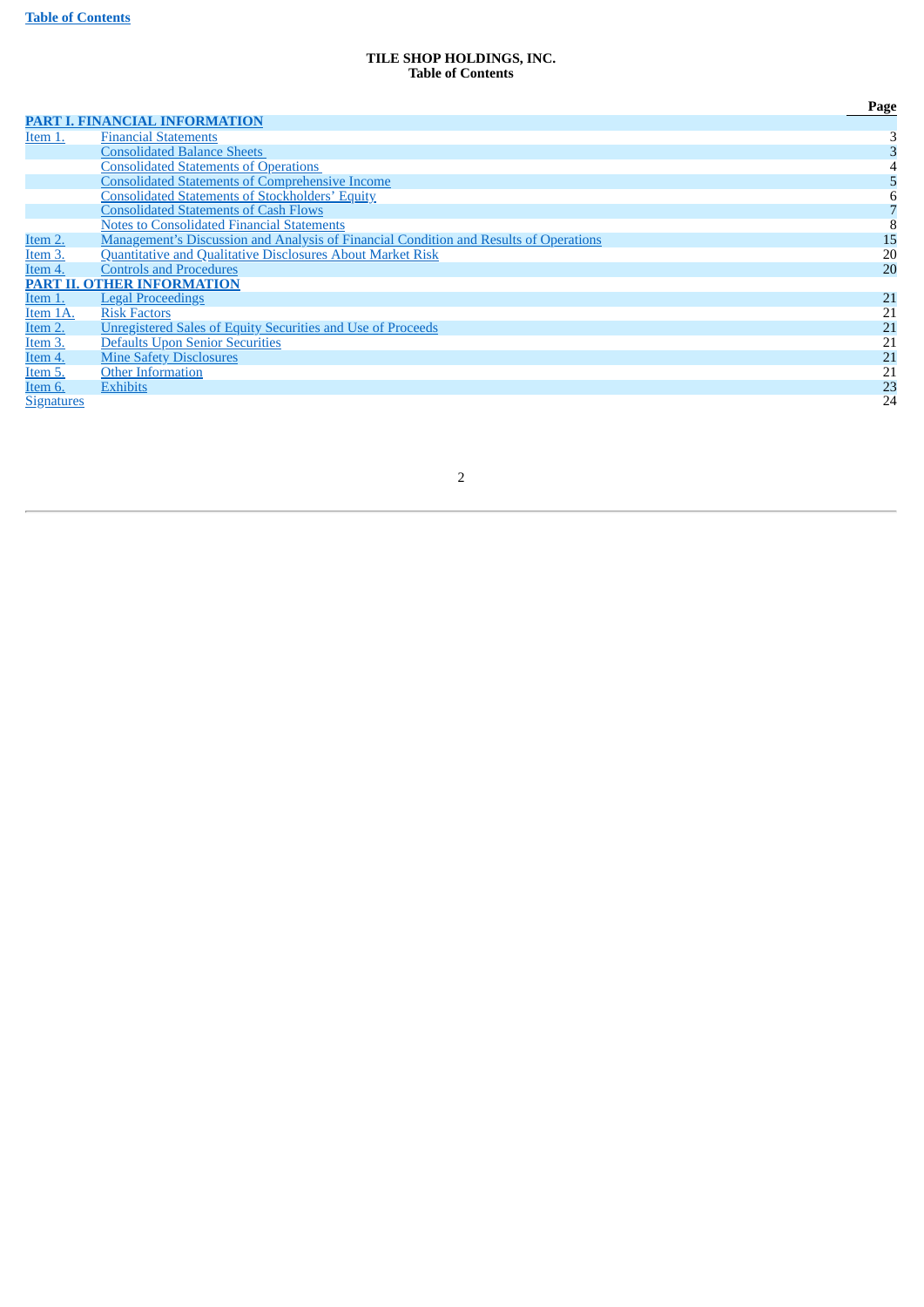### <span id="page-2-1"></span><span id="page-2-0"></span>**PART I. FINANCIAL INFORMATION ITEM 1. FINANCIAL STATEMENTS**

#### <span id="page-2-2"></span>**Tile Shop Holdings, Inc. and Subsidiaries** Consolidated Balance Sheets (dollars in thousands, except per share data)

| <b>Assets</b>                                                                                            |                 | March 31,<br>2022<br>(unaudited) | December 31,<br>2021<br>(audited) |
|----------------------------------------------------------------------------------------------------------|-----------------|----------------------------------|-----------------------------------|
| Current assets:                                                                                          |                 |                                  |                                   |
| Cash and cash equivalents                                                                                | $\mathfrak{S}$  | 13.455                           | \$<br>9.358                       |
| Restricted cash                                                                                          |                 | 655                              | 655                               |
| Receivables, net                                                                                         |                 | 3,512                            | 3,202                             |
| Inventories                                                                                              |                 | 104,701                          | 97,175                            |
| Income tax receivable                                                                                    |                 | 6,238                            | 6,923                             |
| Other current assets, net                                                                                |                 | 8,786                            | 9,769                             |
| <b>Total Current Assets</b>                                                                              |                 | 137,347                          | 127,082                           |
| Property, plant and equipment, net                                                                       |                 | 79,188                           | 82,285                            |
| Right of use asset                                                                                       |                 | 117,337                          | 123,101                           |
| Deferred tax assets                                                                                      |                 | 6,906                            | 6,953                             |
| Other assets                                                                                             |                 | 2,025                            | 1,337                             |
| <b>Total Assets</b>                                                                                      | \$              | 342,803                          | \$<br>340,758                     |
|                                                                                                          |                 |                                  |                                   |
|                                                                                                          |                 |                                  |                                   |
| <b>Liabilities and Stockholders' Equity</b><br>Current liabilities:                                      |                 |                                  |                                   |
| Accounts payable                                                                                         | \$              | 28,561                           | \$<br>30,884                      |
| Income tax payable                                                                                       |                 | 616                              | 390                               |
| Current portion of lease liability                                                                       |                 | 28,678                           | 28,190                            |
| Other accrued liabilities                                                                                |                 | 46,531                           | 38,249                            |
| <b>Total Current Liabilities</b>                                                                         |                 | 104, 386                         | 97,713                            |
| Long-term debt                                                                                           |                 | 5,000                            | 5,000                             |
| Long-term lease liability, net                                                                           |                 | 103,331                          | 110,261                           |
| Other long-term liabilities                                                                              |                 | 4,461                            | 5,560                             |
| <b>Total Liabilities</b>                                                                                 |                 | 217,178                          | 218,534                           |
|                                                                                                          |                 |                                  |                                   |
| <b>Stockholders' Equity:</b>                                                                             |                 |                                  |                                   |
| Common stock, par value \$0.0001; authorized: 100,000,000 shares; issued and outstanding: 52,112,567 and |                 |                                  |                                   |
| 51,963,377 shares, respectively                                                                          |                 | 5                                | 5                                 |
| Preferred stock, par value \$0.0001; authorized: 10,000,000 shares; issued and outstanding: 0 shares     |                 |                                  |                                   |
| Additional paid-in capital                                                                               |                 | 126,805                          | 126,920                           |
| Accumulated deficit                                                                                      |                 | (1,200)                          | (4,713)                           |
| Accumulated other comprehensive loss                                                                     |                 | 15                               | 12                                |
| <b>Total Stockholders' Equity</b>                                                                        |                 | 125.625                          | 122.224                           |
| <b>Total Liabilities and Stockholders' Equity</b>                                                        | $\overline{\$}$ | 342,803                          | \$<br>340,758                     |
|                                                                                                          |                 |                                  |                                   |

See accompanying Notes to Consolidated Financial Statements.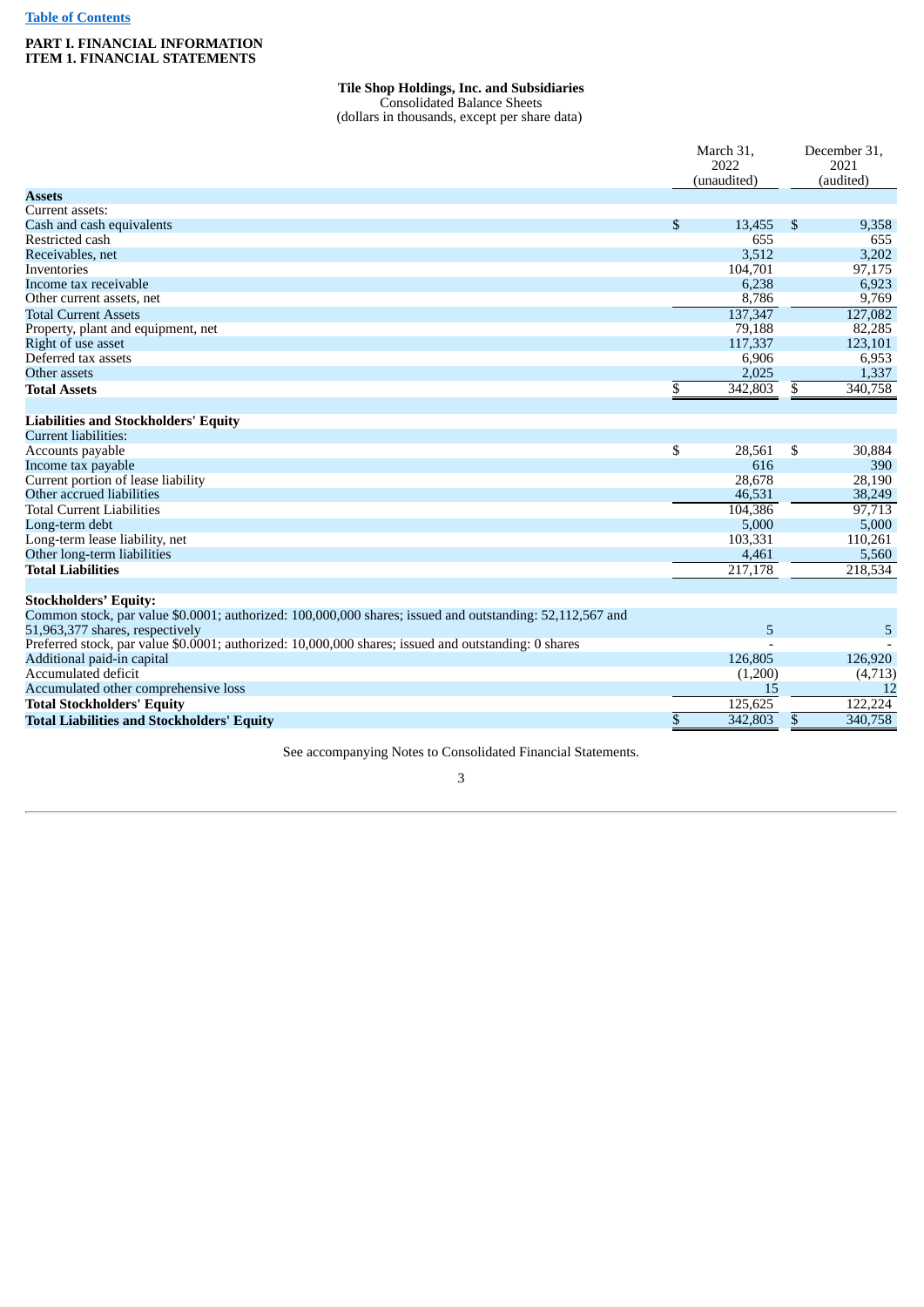#### <span id="page-3-0"></span>**Tile Shop Holdings, Inc. and Subsidiaries** Consolidated Statements of Operations (dollars in thousands, except per share data) (unaudited)

|                                              |             | Three Months Ended<br>March 31, |               |            |  |
|----------------------------------------------|-------------|---------------------------------|---------------|------------|--|
|                                              |             | 2022                            |               |            |  |
| Net sales                                    |             | 102,471                         | $\mathbb{S}$  | 92,084     |  |
| Cost of sales                                |             | 35,626                          |               | 27,898     |  |
| Gross profit                                 |             | 66,845                          |               | 64,186     |  |
| Selling, general and administrative expenses |             | 62,109                          |               | 57,278     |  |
| Income from operations                       |             | 4,736                           |               | 6,908      |  |
| Interest expense                             |             | (266)                           |               | (168)      |  |
| Income before income taxes                   |             | 4,470                           |               | 6,740      |  |
| Provision for income taxes                   |             | (957)                           |               | (1, 443)   |  |
| <b>Net income</b>                            |             | 3,513                           |               | 5,297      |  |
| Income per common share:                     |             |                                 |               |            |  |
| Basic                                        | \$          | 0.07                            | \$            | 0.11       |  |
| Diluted                                      | $\mathbf S$ | 0.07                            | <sup>\$</sup> | 0.10       |  |
| Weighted average shares outstanding:         |             |                                 |               |            |  |
| Basic                                        |             | 50,713,809                      |               | 50,105,825 |  |
| <b>Diluted</b>                               |             | 51,162,891                      |               | 51,056,798 |  |

See accompanying Notes to Consolidated Financial Statements.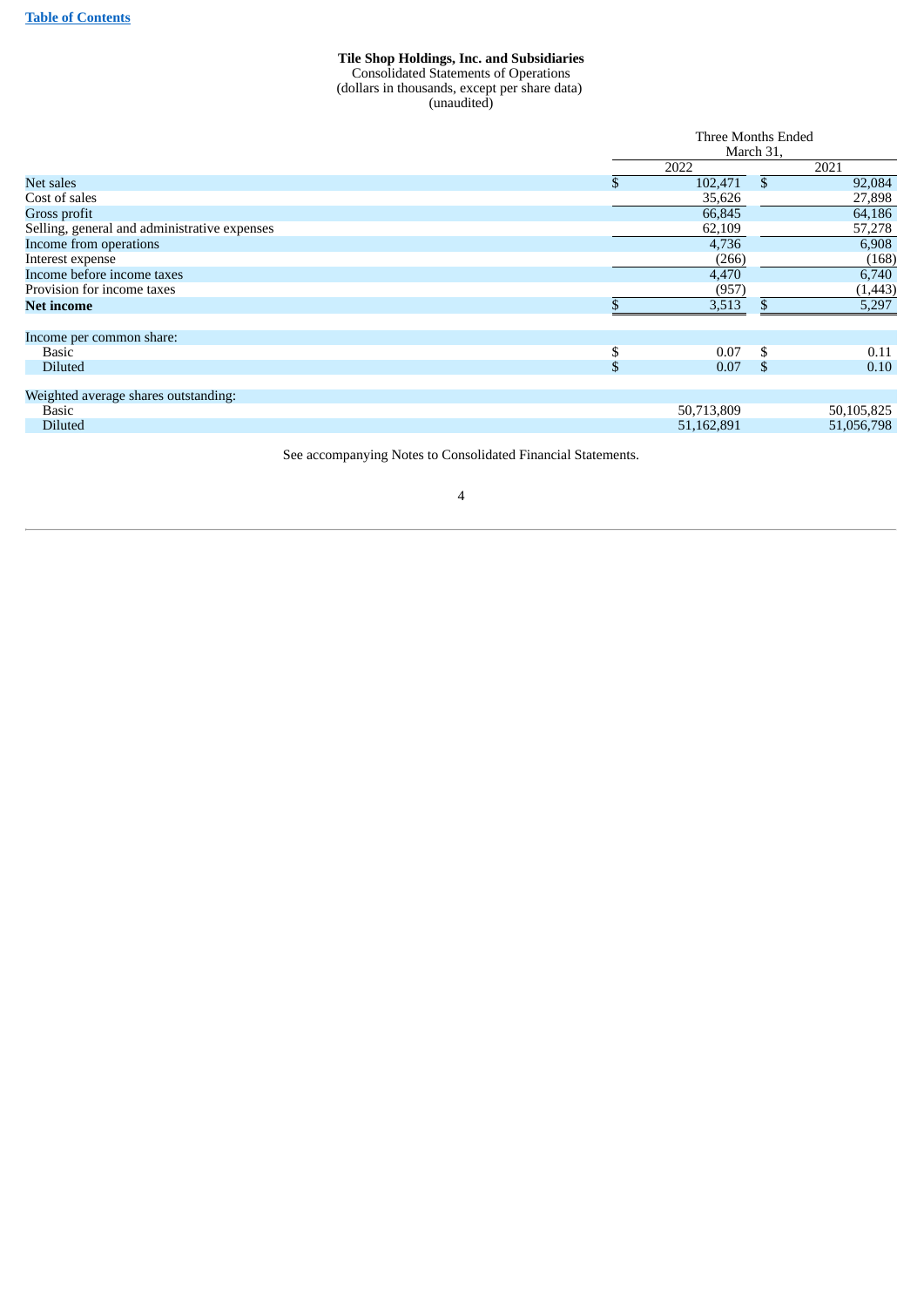### <span id="page-4-0"></span>**Tile Shop Holdings, Inc. and Subsidiaries** Consolidated Statements of Comprehensive Income (dollars in thousands) (unaudited)

<span id="page-4-1"></span>

|                                 | Three Months Ended | March 31. |       |
|---------------------------------|--------------------|-----------|-------|
|                                 | 2022               |           | 2021  |
| Net income                      | 3,513              |           | 5,297 |
| Currency translation adjustment |                    |           |       |
| Other comprehensive income      |                    |           |       |
| <b>Comprehensive income</b>     | 3,516              |           | 5,305 |
|                                 |                    |           |       |

See accompanying Notes to Consolidated Financial Statements.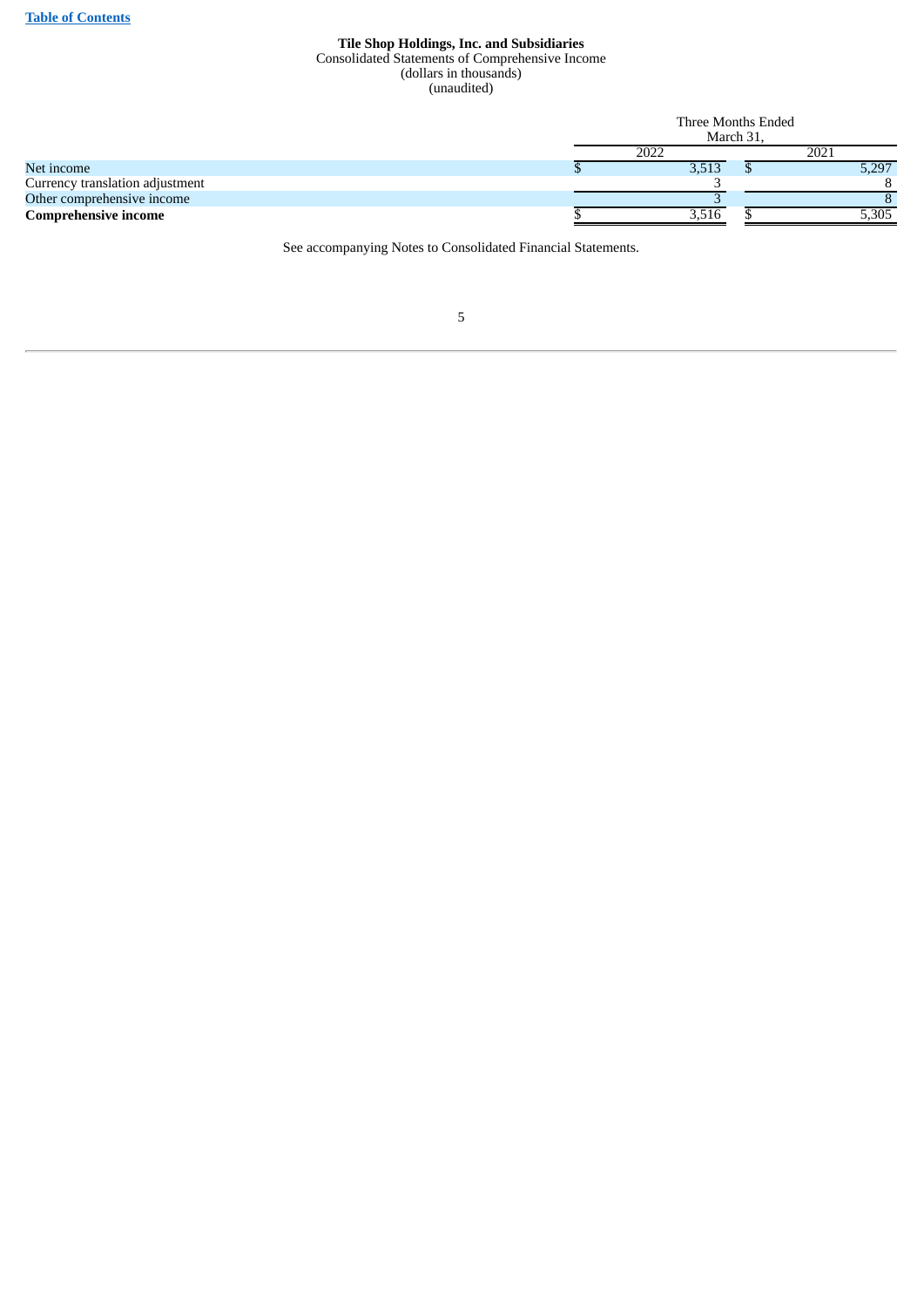## **Tile Shop Holdings, Inc. and Subsidiaries**

Consolidated Statements of Stockholders' Equity

(dollars in thousands) (unaudited)

Common stock

|                                                            |            |                |               | Additional         |                        | Accumulated<br>other           |    |         |
|------------------------------------------------------------|------------|----------------|---------------|--------------------|------------------------|--------------------------------|----|---------|
|                                                            | Shares     | Amount         |               | paid-in<br>capital | Accumulated<br>deficit | comprehensive<br>income (loss) |    | Total   |
| <b>Balance at December 31, 2020</b>                        | 51,701,080 | 5              | <sup>\$</sup> | 158,556 \$         | $(19, 487)$ \$         | (12)                           | -8 | 139,062 |
| Issuance of restricted shares                              | 322,024    |                |               |                    |                        |                                |    |         |
| Cancellation of restricted shares                          | (90, 400)  |                |               |                    |                        |                                |    |         |
| Stock based compensation                                   |            |                |               | 592                |                        |                                |    | 592     |
| Tax withholdings related to net share settlements of stock |            |                |               |                    |                        |                                |    |         |
| based compensation awards                                  |            |                |               | (603)              |                        |                                |    | (603)   |
| Foreign currency translation adjustments                   |            |                |               |                    |                        | 8                              |    |         |
| Net income                                                 |            |                |               |                    | 5,297                  |                                |    | 5,297   |
| <b>Balance at March 31, 2021</b>                           | 51,932,704 | 5              | \$            | 158,545            | $(14, 190)$ \$         | (4)                            | -S | 144,356 |
|                                                            |            |                |               |                    |                        |                                |    |         |
| <b>Balance at December 31, 2021</b>                        | 51,963,377 | 5              | \$            | 126,920            | $(4,713)$ \$           | 12                             |    | 122,224 |
| Issuance of restricted shares                              | 419,967    |                |               |                    |                        |                                |    |         |
| Cancellation of restricted shares                          | (177, 828) |                |               |                    |                        |                                |    |         |
| Stock based compensation                                   |            |                |               | 492                |                        |                                |    | 492     |
| Tax withholdings related to net share settlements of stock |            |                |               |                    |                        |                                |    |         |
| based compensation awards                                  | (92, 949)  |                |               | (607)              |                        |                                |    | (607)   |
| Foreign currency translation adjustments                   |            |                |               |                    |                        | 3                              |    |         |
| Net income                                                 |            |                |               |                    | 3,513                  |                                |    | 3,513   |
| <b>Balance at March 31, 2022</b>                           | 52,112,567 | 5 <sup>1</sup> | \$            | 126,805            | $(1,200)$ \$           | 15                             |    | 125,625 |

See accompanying Notes to Consolidated Financial Statements.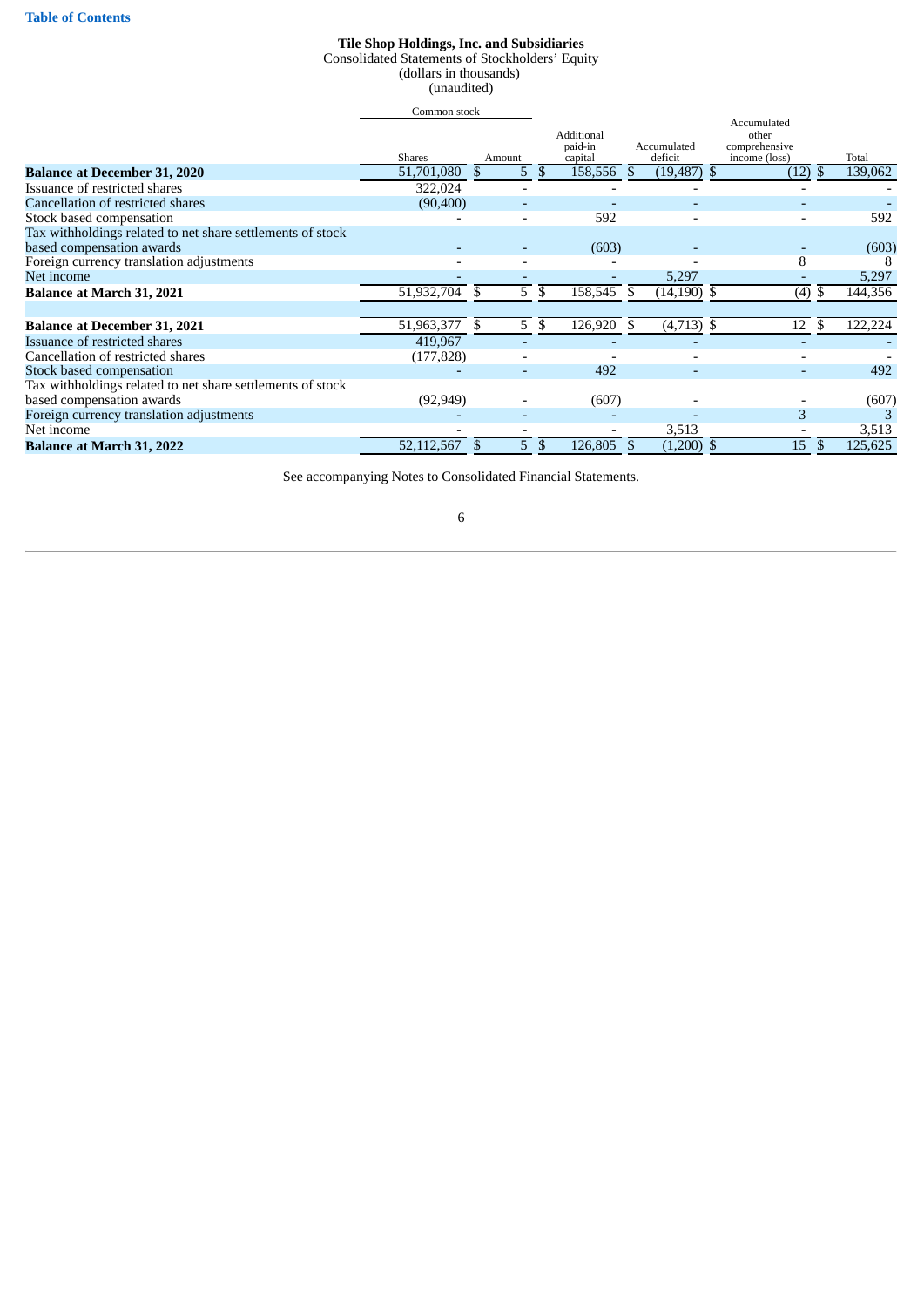#### <span id="page-6-0"></span>**Tile Shop Holdings, Inc. and Subsidiaries** Consolidated Statements of Cash Flows

(dollars in thousands)

(unaudited)

|                                                                                              | <b>Three Months Ended</b><br>March 31. |          |    |                 |
|----------------------------------------------------------------------------------------------|----------------------------------------|----------|----|-----------------|
|                                                                                              |                                        | 2022     |    | 2021            |
| <b>Cash Flows From Operating Activities</b>                                                  |                                        |          |    |                 |
| Net income                                                                                   | \$                                     | 3,513    | S  | 5,297           |
| Adjustments to reconcile net income to net cash provided by operating activities:            |                                        |          |    |                 |
| Depreciation and amortization                                                                |                                        | 6,439    |    | 7,194           |
| Amortization of debt issuance costs                                                          |                                        | 79       |    | 76              |
| Non-cash lease expense                                                                       |                                        | 6,437    |    | 6,155           |
| Stock based compensation                                                                     |                                        | 492      |    | 592             |
| Deferred income taxes                                                                        |                                        | 47       |    | (113)           |
| Changes in operating assets and liabilities:                                                 |                                        |          |    |                 |
| Receivables                                                                                  |                                        | (310)    |    | (40)            |
| Inventories                                                                                  |                                        | (7,526)  |    | 3,324           |
| Other current assets, net                                                                    |                                        | 217      |    | 1,064           |
| Accounts payable                                                                             |                                        | (2, 845) |    | 1,580           |
| Income tax receivable / payable                                                              |                                        | 910      |    | 1,558           |
| Accrued expenses and other liabilities                                                       |                                        | 181      |    | 3,427           |
| Net cash provided by operating activities                                                    |                                        | 7.634    |    | 30,114          |
| <b>Cash Flows From Investing Activities</b>                                                  |                                        |          |    |                 |
| Purchases of property, plant and equipment                                                   |                                        | (2,933)  |    | (3,202)         |
| Net cash used in investing activities                                                        |                                        | (2, 933) |    | (3,202)         |
| <b>Cash Flows From Financing Activities</b>                                                  |                                        |          |    |                 |
| Payments of long-term debt and financing lease obligations                                   |                                        | (10,000) |    |                 |
| Advances on line of credit                                                                   |                                        | 10,000   |    |                 |
| Employee taxes paid for shares withheld                                                      |                                        | (607)    |    | (603)           |
| Net cash used in financing activities                                                        |                                        | (607)    |    | (603)           |
| Effect of exchange rate changes on cash                                                      |                                        | 3        |    | $7\overline{ }$ |
| Net change in cash, cash equivalents and restricted cash                                     |                                        | 4,097    |    | 26,316          |
| Cash, cash equivalents and restricted cash beginning of period                               |                                        | 10,013   |    | 10,272          |
| Cash, cash equivalents and restricted cash end of period                                     | \$                                     | 14,110   | \$ | 36,588          |
|                                                                                              |                                        |          |    |                 |
| Cash and cash equivalents                                                                    | \$                                     | 13,455   | \$ | 35,933          |
| Restricted cash                                                                              |                                        | 655      |    | 655             |
| Cash, cash equivalents and restricted cash end of period                                     | \$                                     | 14,110   | \$ | 36,588          |
| Supplemental disclosure of cash flow information                                             |                                        |          |    |                 |
| Purchases of property, plant and equipment included in accounts payable and accrued expenses | \$                                     | 566      | \$ | 161             |
| Cash paid for interest                                                                       |                                        | 339      |    | 238             |
|                                                                                              |                                        |          |    |                 |

See accompanying Notes to Consolidated Financial Statements.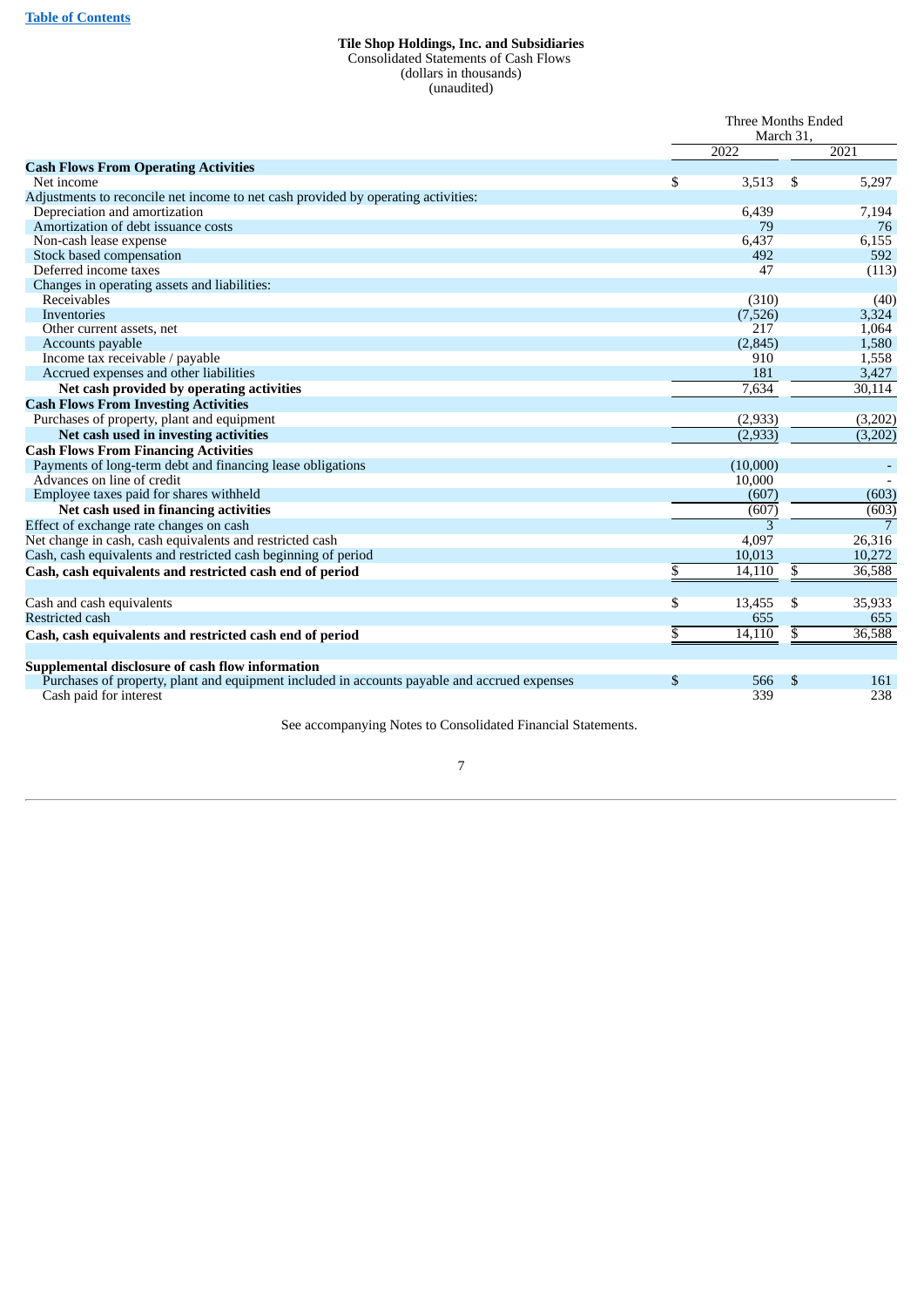## <span id="page-7-0"></span>**Note 1: Background**

Tile Shop Holdings, Inc. ("Holdings," and together with its wholly owned subsidiaries, the "Company") was incorporated in Delaware in June 2012.

The Company is a specialty retailer of natural stone and man-made tiles, setting and maintenance materials, and related accessories in the United States. The Company manufactures its own setting and maintenance materials, such as thinset, grout, and sealers. The Company's primary market is retail sales to consumers, contractors, designers and home builders. As of March 31, 2022, the Company had 143 stores in 31 states and the District of Columbia, with an average size of approximately 20,000 square feet. The Company has distribution centers located in Michigan, New Jersey, Oklahoma, Virginia and Wisconsin. The Company also has a sourcing office located in China.

The accompanying Consolidated Financial Statements of the Company have been prepared in accordance with accounting principles generally accepted in the United States for interim financial information and with the rules and regulations for reporting on Form 10-Q. Accordingly, they do not include certain information and disclosures required for comprehensive financial statements. In the opinion of management, all adjustments considered necessary for a fair presentation have been included and are of a normal recurring nature, including the elimination of all intercompany transactions. Operating results for the three months ended March 31, 2022 are not necessarily indicative of the results that may be expected for the fiscal year ending December 31, 2022.

These statements should be read in conjunction with the Consolidated Financial Statements and footnotes included in the Company's Annual Report on Form 10-K for the fiscal year ended December 31, 2021. The accounting policies used in preparing these Consolidated Financial Statements are the same as those described in Note 1 to the Consolidated Financial Statements in such Form 10-K.

#### *Accounting Pronouncements Not Yet Adopted*

In March 2020, the Financial Accounting Standards Board (FASB) issued guidance providing optional expedients and exceptions to account for the effects of reference rate reform to contracts, hedging relationships and other transactions that reference LIBOR or another reference rate expected to be discontinued. The optional guidance is effective as of the beginning of the reporting period when the election is made through December 31, 2022. The Company is currently evaluating the impact this guidance will have on its consolidated financial statements.

## **Note 2: Revenues**

Revenues are recognized when control of the promised goods or services is transferred to the Company's customers, in an amount that reflects the consideration received in exchange for those goods or services. Sales taxes are excluded from revenues.

The following table presents revenues disaggregated by product category:

|                                   | For the three months ended<br>March 31,<br>2022<br>2021 |       |  |  |
|-----------------------------------|---------------------------------------------------------|-------|--|--|
|                                   |                                                         |       |  |  |
| Man-made tiles                    | 49 %                                                    | 46 %  |  |  |
| Natural stone tiles               | 25                                                      | 29    |  |  |
| Setting and maintenance materials | 16                                                      |       |  |  |
| Accessories                       |                                                         |       |  |  |
| Delivery service                  |                                                         |       |  |  |
| Total                             | 100 %                                                   | 100 % |  |  |

The Company generates revenues by selling tile products, setting and maintenance materials, accessories, and delivery services to its customers through its store locations and online. The timing of revenue recognition coincides with the transfer of control of goods and services ordered by the customer, which falls into one of three categories described below:

 Revenue recognized when an order is placed – If a customer places an order in a store and the contents of their order are available, the Company recognizes revenue concurrent with the exchange of goods for consideration from the customer.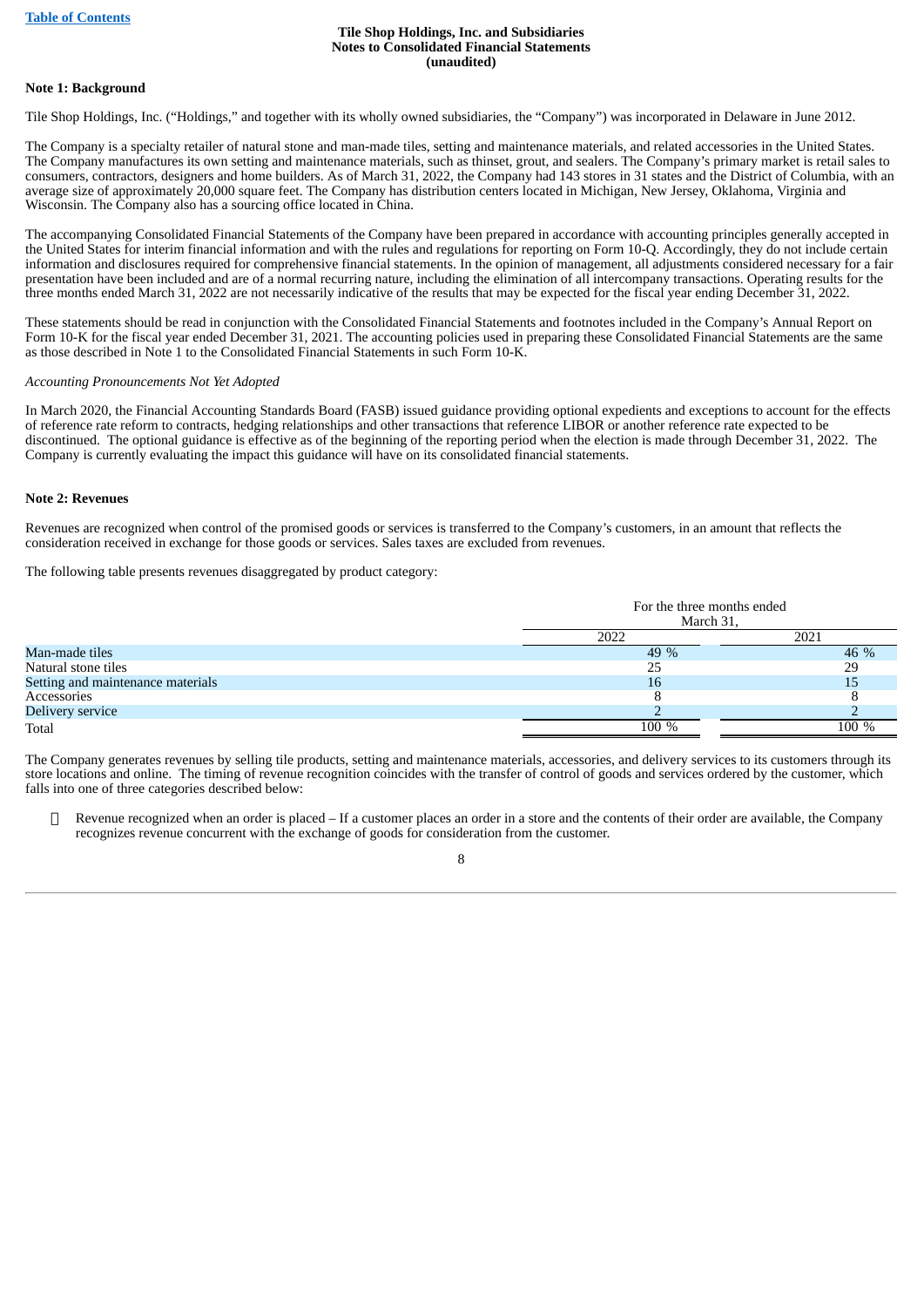- $\Box$  Revenue recognized when an order is picked up If a customer places an order for items held in a centralized distribution center, the Company requests a deposit from the customer at the time they place the order. Subsequently, when the contents of the customer's order are delivered to the store, the customer returns to the store and picks up the items that were ordered. The Company recognizes revenue on this transaction when the customer picks up their order.
- $\Box$  Revenue recognized when an order is delivered  $-$  If a customer places an order in a store and requests delivery of their order, the Company prepares the contents of their order, initiates the delivery service, and recognizes revenue once the contents of the customer's order are delivered.

The Company determines the transaction price of its contracts based on the pricing established at the time a customer places an order. The transaction price does not include sales tax as the Company is a pass-through conduit for collecting and remitting sales tax. Any discounts applied to an order are allocated proportionately to the base price of the goods and services ordered. Deposits made by customers are recorded in other accrued liabilities. Deferred revenues associated with customer deposits are recognized at the time the Company transfers control of the items ordered or renders the delivery service. In the event an order is partially fulfilled as of the end of a reporting period, revenue will be recognized based on the transaction price allocated to the goods delivered and services rendered. The customer deposit balance was \$19.2 million and \$13.8 million as of March 31, 2022 and December 31, 2021, respectively. Revenues recognized during the three months ended March 31, 2022 that were included in the customer deposit balance as of the beginning of the period were \$11.5 million.

The Company extends financing to qualified professional customers who apply for credit. Customers who qualify for an account receive 30-day payment terms. The accounts receivable balance was \$3.5 million and \$3.2 million at March 31, 2022 and December 31, 2021, respectively. The Company expects that the customer will pay for the goods and services ordered within one year from the date the order is placed. Accordingly, the Company does not adjust the promised amount of consideration for the effects of the financing component.

Customers may return purchased items for an exchange or refund. The Company records a reserve for estimated product returns based on the historical returns trends and the current product sales performance. The Company presents the sales returns reserve as an other accrued liability and the estimated value of the inventory that will be returned as an other current asset in the Consolidated Balance Sheet. The components of the sales returns reserve reflected in the Consolidated Balance Sheets as of March 31, 2022 and December 31, 2021 were as follows:

|                            | (in thousands) |  |              |
|----------------------------|----------------|--|--------------|
|                            | March 31       |  | December 31, |
|                            | 2022           |  | 2021         |
| Other accrued liabilities  | 6,490          |  | 5,202        |
| Other current assets       | 2,209          |  | 1,658        |
| Sales returns reserve, net | 4,281          |  | 3,544        |

## **Note 3: Inventories**

Inventories are stated at the lower of cost (determined using the moving average cost method) or net realizable value. Inventories consist primarily of merchandise held for sale. Inventories were comprised of the following as of March 31, 2022 and December 31, 2021:

|                | (in thousands) |  |              |
|----------------|----------------|--|--------------|
|                | March 31,      |  | December 31, |
|                | 2022           |  | 2021         |
| Finished goods | 103,393        |  | 95,869       |
| Raw materials  | 1,308          |  | 1,306        |
| <b>Total</b>   | 104,701        |  | 97,175       |

The Company provides provisions for losses related to shrinkage and other amounts that are otherwise not expected to be fully recoverable. These provisions are calculated based on historical shrinkage, selling price, margin and current business trends. The provision for losses related to shrinkage and other amounts was \$0.9 million and \$0.5 million as of March 31, 2022 and December 31, 2021, respectively.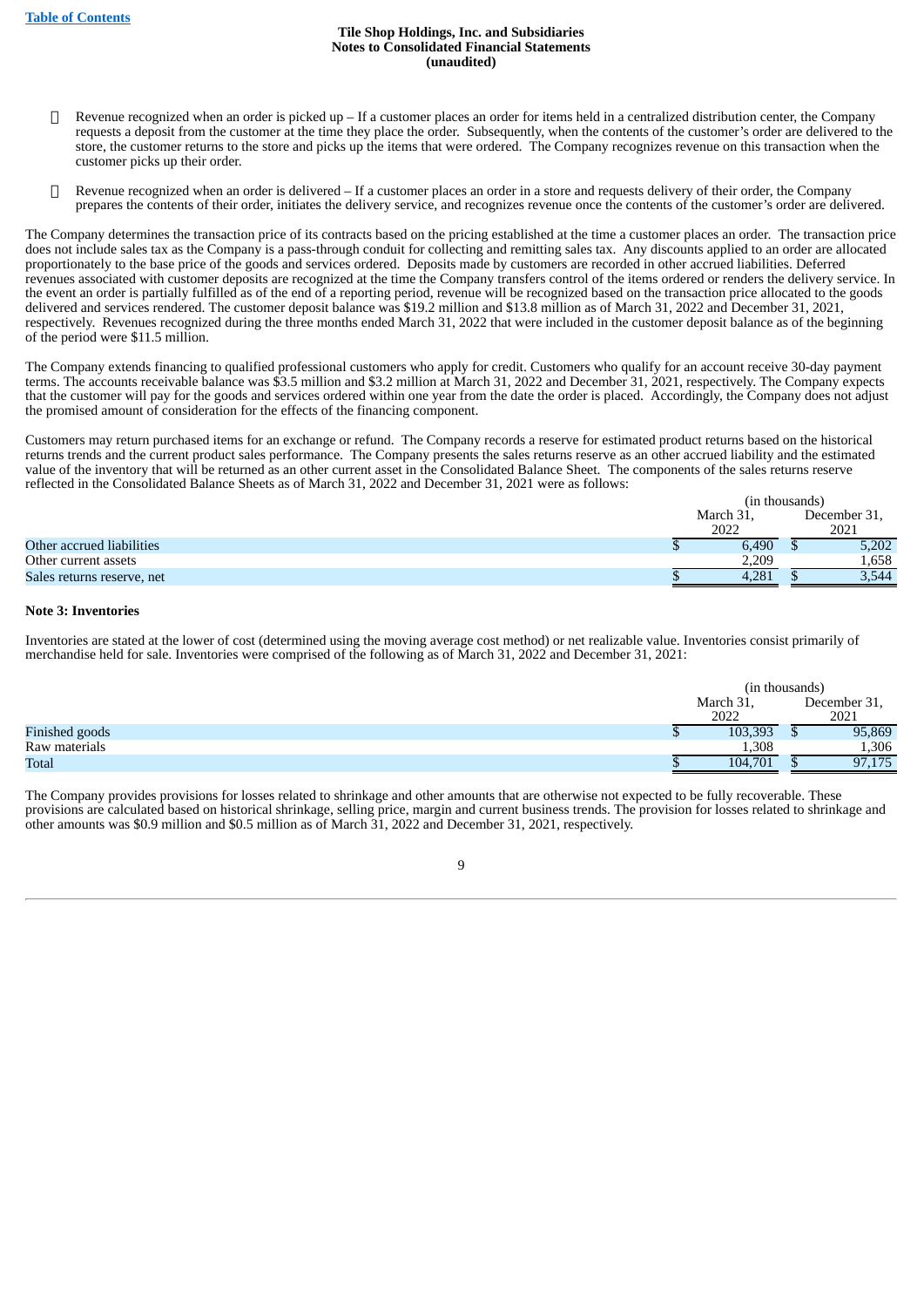## **Note 4: Income Taxes**

The Company's effective tax rate on net income before taxes was 21.4% for both the three months ended March 31, 2022 and 2021. The Company's effective tax rate included a \$0.3 million tax benefit associated with restricted stock award vestings during both the three months ended March 31, 2022 and March 31, 2021.

The Company records interest and penalties relating to uncertain tax positions in income tax expense. As of both March 31, 2022 and 2021, the Company had not recognized any liabilities for uncertain tax positions, nor had interest and penalties related to uncertain tax positions been accrued.

### **Note 5: Earnings Per Share**

Basic earnings per share is calculated by dividing net income by the weighted-average number of common shares outstanding during the period. Diluted earnings per share is calculated by dividing net income by the weighted-average number of common shares outstanding, after taking into consideration all dilutive potential shares outstanding during the period.

Basic and diluted earnings per share were calculated as follows:

|                                                                       | (dollars in thousands, except per share data)<br>For the three months ended<br>March 31, |            |
|-----------------------------------------------------------------------|------------------------------------------------------------------------------------------|------------|
|                                                                       | 2022                                                                                     | 2021       |
| Net income                                                            | 3.513                                                                                    | 5.297      |
| Weighted average shares outstanding - basic                           | 50,713,809                                                                               | 50,105,825 |
| Effect of dilutive securities attributable to stock based awards      | 449,082                                                                                  | 950,973    |
| Weighted average shares outstanding - diluted                         | 51,162,891                                                                               | 51,056,798 |
| Income per common share:                                              |                                                                                          |            |
| <b>Basic</b>                                                          | 0.07                                                                                     | 0.11       |
| <b>Diluted</b>                                                        | 0.07                                                                                     | 0.10       |
| Anti-dilutive securities excluded from earnings per share calculation | 970,727                                                                                  | 1.192.885  |

## **Note 6: Other Accrued Liabilities**

Other accrued liabilities consisted of the following:

|                                 | (in thousands) |  |              |
|---------------------------------|----------------|--|--------------|
|                                 | March 31.      |  | December 31, |
|                                 | 2022           |  | 2021         |
| Customer deposits               | 19.192         |  | 13,792       |
| Sales returns reserve           | 6,490          |  | 5,202        |
| Accrued wages and salaries      | 8,099          |  | 8,833        |
| Payroll and sales taxes         | 5,484          |  | 3,796        |
| Other current liabilities       | 7,266          |  | 6,626        |
| Total other accrued liabilities | 46.531         |  | 38.249       |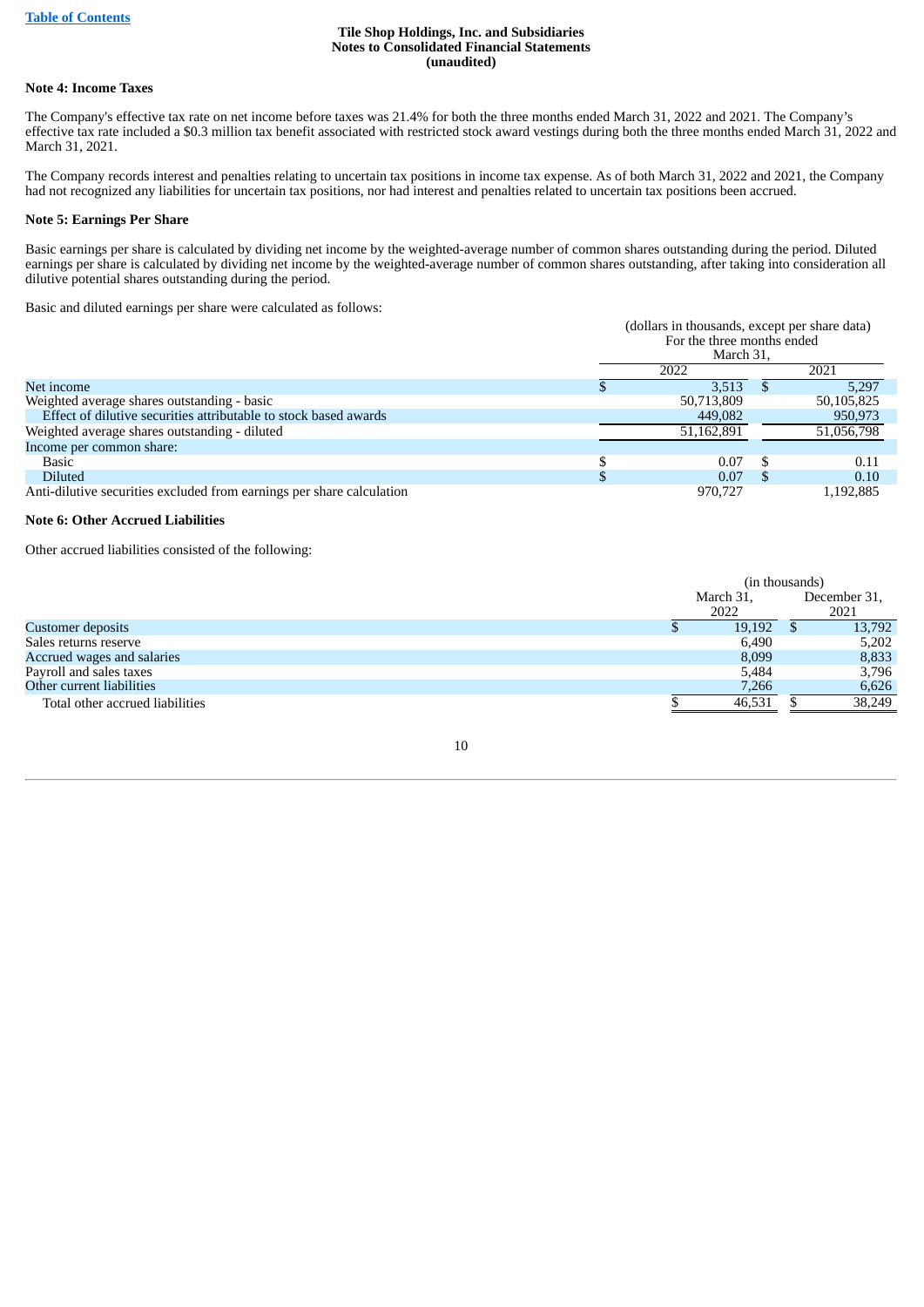## **Note 7: Long-term Debt**

On September 18, 2018, Holdings and its operating subsidiary, The Tile Shop, LLC, entered into a Credit Agreement with Bank of America, N.A., Fifth Third Bank and Citizens Bank, which was amended November 16, 2021 (as amended, the "Credit Agreement"). The Credit Agreement provides the Company with a senior credit facility consisting of a \$100.0 million revolving line of credit through September 18, 2023. Borrowings pursuant to the Credit Agreement initially bear interest at a LIBOR or base rate. The LIBOR-based rate ranges from LIBOR plus 1.50% to 2.25% depending on the Company's rent adjusted leverage ratio. The base rate is equal to the greatest of (a) the Federal funds rate plus 0.50%, (b) the Bank of America "prime rate," and (c) the Eurodollar rate plus 1.00%, in each case plus 0.50% to 1.25% depending on the Company's rent adjusted leverage ratio. At March 31, 2022, the base interest rate was 4.25% and the LIBOR-based interest rate was 2.20%. The Company had \$5.0 million of borrowings outstanding on its revolving line of credit as of March 31, 2022. In addition, the Company has standby letters of credit outstanding related to its workers' compensation and medical insurance policies. Standby letters of credit totaled \$2.4 million as of both March 31, 2022 and December 31, 2021. There was \$92.6 million available for borrowing on the revolving line of credit as of March 31, 2022, which may be used to support the Company's growth and for working capital purposes.

The Credit Agreement is secured by virtually all of the assets of the Company, including but not limited to, inventory, receivables, equipment and real property. The Credit Agreement contains customary events of default, conditions to borrowings, and restrictive covenants, including restrictions on the Company's ability to dispose of assets, make acquisitions, incur additional debt, incur liens, or make investments. The Credit Agreement also includes financial and other covenants, including covenants to maintain certain fixed charge coverage ratios and consolidated total rent adjusted leverage ratios. The Company was in compliance with the covenants as of March 31, 2022.

### **Note 8: Leases**

The Company leases its retail stores, certain distribution space, and office space. Leases generally have an initial term of ten to fifteen years, and contain renewal options. Assets acquired under operating leases are included in the Company's right of use assets in the accompanying Consolidated Balance Sheet. The Company's lease agreements do not contain significant residual value guarantees, restrictions or covenants. Leasehold improvements are amortized using the straight-line method over the shorter of the original lease term, the renewal term if the lease renewal is reasonably certain or the useful life of the improvement.

| Leases (in thousands)     | Classification                     | March 31, 2022 | December 31, 2021              |                                |
|---------------------------|------------------------------------|----------------|--------------------------------|--------------------------------|
| <b>Assets</b>             |                                    |                |                                |                                |
| Operating lease assets    | Right of use asset                 |                | 117,337 \$                     | 123,101                        |
| Total leased assets       |                                    |                | 117,337                        | 123,101                        |
|                           |                                    |                |                                |                                |
| <b>Liabilities</b>        |                                    |                |                                |                                |
| Current                   |                                    |                |                                |                                |
| <b>Operating</b>          | Current portion of lease liability | \$             | 28,678 \$                      | 28,190                         |
| Noncurrent                |                                    |                |                                |                                |
| <b>Operating</b>          | Long-term lease liability, net     |                | 103,331                        | 110,261                        |
| Total lease liabilities   |                                    |                | 132,009 \$                     | 138,451                        |
|                           |                                    |                | Three Months Ended             |                                |
| Losso cost (in thousands) | Classification                     |                | $M$ <sub>2rc</sub> h 21 $2022$ | $M$ <sub>2rc</sub> h 21 $2021$ |

| Lease cost (in thousands) | Classification | March 31, 2022 | March 31, 2021 |
|---------------------------|----------------|----------------|----------------|
| Operating lease cost      | SG&A expenses  | 8,671          | 8,478          |
| Variable lease $cost(1)$  | SG&A expenses  | 3,403          | 3,708          |
| Short term lease cost     | SG&A expenses  | 132            | 124            |
| Net lease cost            |                | 12.206         | 12,310         |

 $^{(1)}$  Variable lease costs consist primarily of taxes, insurance, and common area or other maintenance costs for the Company's leased facilities.

|                                                                                  | Three Months Ended |                |
|----------------------------------------------------------------------------------|--------------------|----------------|
| Other Information (in thousands)                                                 | March 31, 2022     | March 31, 2021 |
| Cash paid for amounts included in the measurement of lease liabilities           |                    |                |
| Operating cash flows from operating leases                                       | $9.350$ \$         | 8.482          |
| Lease right-of-use assets obtained or modified in exchange for lease obligations | 673 \$             |                |
|                                                                                  |                    |                |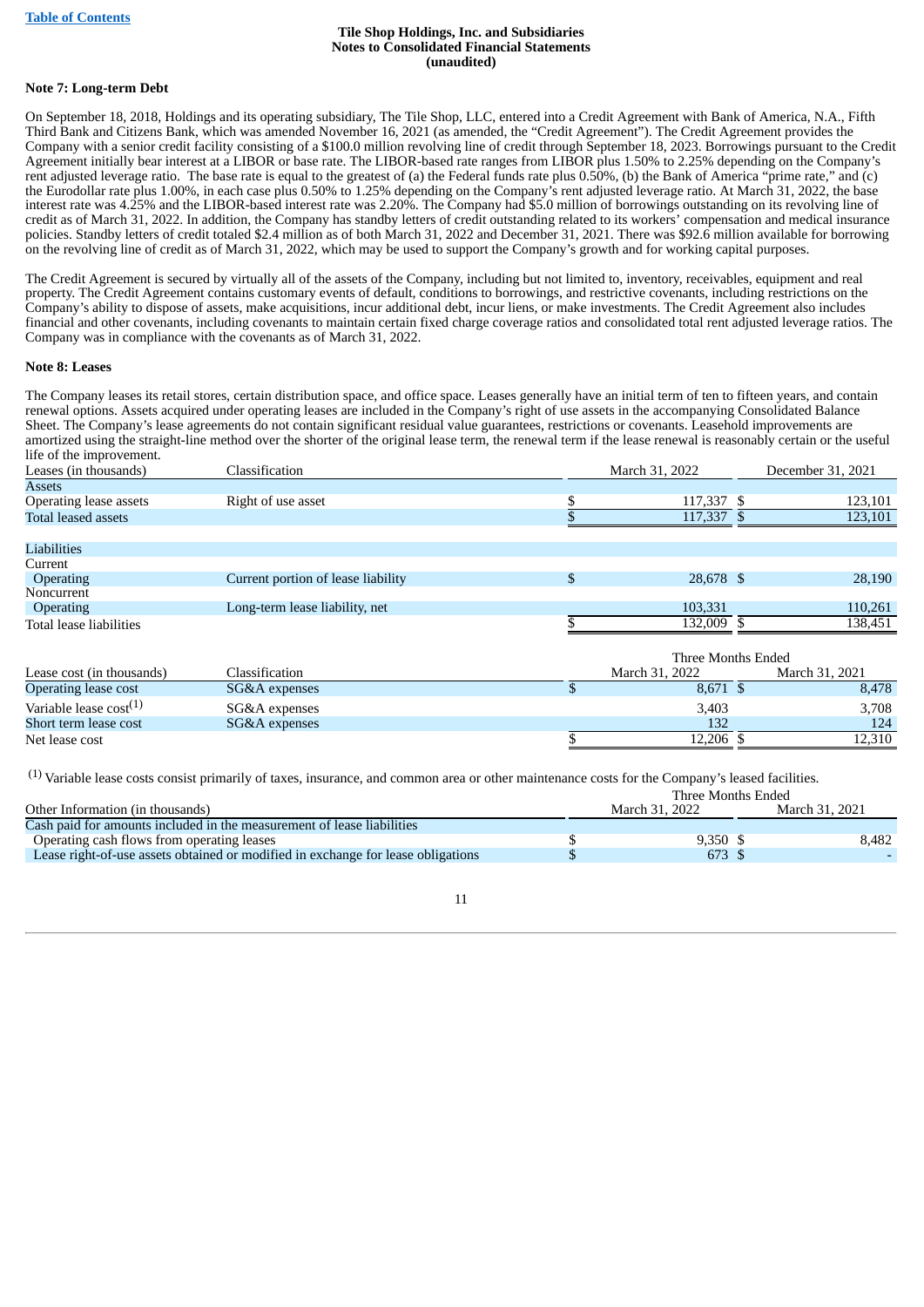## **Note 9: Fair Value of Financial Instruments**

Fair value is the price that would be received to sell an asset or paid to transfer a liability (an exit price) in the principal or most advantageous market for the asset or liability in an orderly transaction between market participants on the measurement date. To measure fair value, the Company uses a three-tier valuation hierarchy based upon observable and non-observable inputs:

Level 1 – Unadjusted quoted prices that are available in active markets for the identical assets or liabilities at the measurement date.

Level 2 – Significant other observable inputs available at the measurement date, other than quoted prices included in Level 1, either directly or indirectly, including:

- $\Box$  Ouoted prices for similar assets or liabilities in active markets;
- Quoted prices for identical or similar assets or liabilities in non-active markets;
- $\Box$  Inputs other than quoted prices that are observable for the asset or liability; and
- $\Box$  Inputs that are derived principally from or corroborated by other observable market data.

Level 3 – Significant unobservable inputs that cannot be corroborated by observable market data and reflect the use of significant management judgment.

The following table sets forth by level within the fair value hierarchy the Company's financial assets that were accounted for at fair value on a recurring basis at March 31, 2022 and December 31, 2021 according to the valuation techniques the Company uses to determine their fair values. There have been no transfers of assets among the fair value hierarchies presented.

|                           | Pricing            | Fair Value at  |                   |
|---------------------------|--------------------|----------------|-------------------|
|                           | Lategory           | March 31, 2022 | December 31, 2021 |
| <b>Assets</b>             |                    | (in thousands) |                   |
| Cash and cash equivalents | Level 1            | 13,455         | 9,358             |
| Restricted cash           | Level <sup>1</sup> | 655            | 655               |

The following methods and assumptions were used to estimate the fair value of each class of financial instrument. There have been no changes in the valuation techniques used by the Company to value the Company's financial instruments.

- *Cash and cash equivalents:* Consists of cash on hand and bank deposits. The value was measured using quoted market prices in active markets. The carrying amount approximates fair value.
- *Restricted cash:* Consists of cash and cash equivalents held in bank deposit accounts restricted as to withdrawal or that are under the terms of use for current operations. The value was measured using quoted market prices in active markets. The carrying amount approximates fair value.

Fair value measurements also apply to certain non-financial assets and liabilities measured at fair value on a nonrecurring basis. Property, plant and equipment and right of use assets are measured at fair value when an impairment is recognized and the related assets are written down to fair value. The Company did not record any impairment losses during the three months ended March 31, 2022 and 2021.

## **Note 10: Equity Incentive Plans**

On July 20, 2021, the Company's stockholders approved the 2021 Omnibus Equity Compensation Plan (the "2021 Plan"). The 2021 Plan replaced the 2012 Omnibus Award Plan (the "Prior Plan"). Awards granted under the Prior Plan that were outstanding on the date of stockholder approval remained outstanding in accordance with their terms. The maximum number of shares that may be delivered with respect to awards under the 2021 Plan is 3,500,000 shares, subject to adjustment in certain circumstances. Shares tendered or withheld to pay the exercise price of a stock option or to cover tax withholding will not be added back to the number of shares

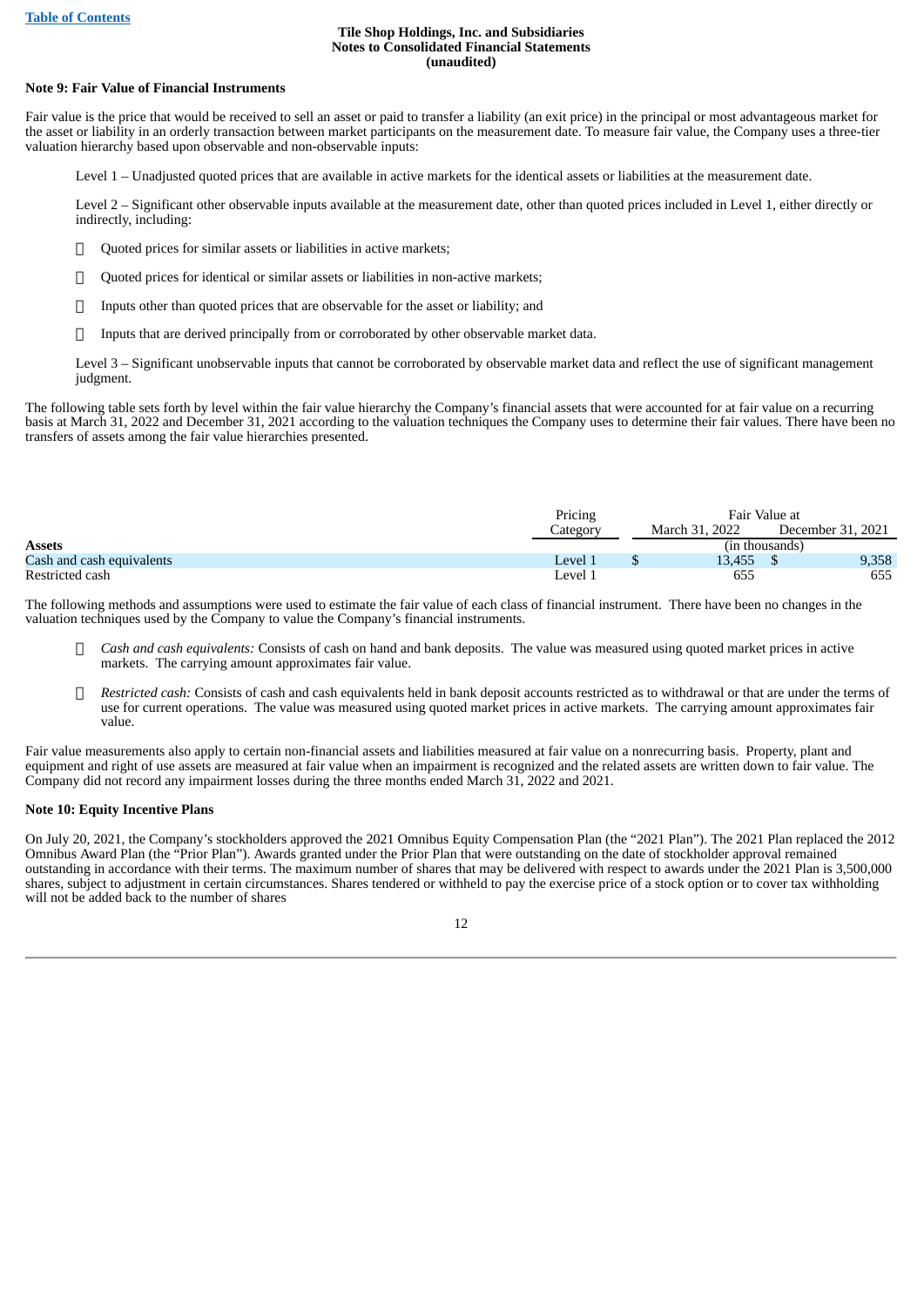available under the 2021 Plan. To the extent that any award under the 2021 Plan, or any award granted under the Prior Plan prior to stockholder approval of the 2021 Plan, is forfeited, canceled, surrendered or otherwise terminated without the issuance of shares or an award is settled only in cash, the shares subject to such awards granted but not delivered will be added to the number of shares available for awards under the 2021 Plan.

## **Stock options:**

The Company measures and recognizes compensation expense for all stock based awards at fair value. The financial statements for the three months ended March 31, 2022 and 2021 include compensation expense for the portion of outstanding awards that vested during those periods. The Company recognizes stock based compensation expenses on a straight-line basis over the requisite service period of the award, which is generally the option vesting term. Total stock based compensation expense related to stock options was less than \$0.1 million for both the three months ended March 31, 2022 and 2021, respectively. Stock based compensation expense pertaining to stock options is included in selling, general and administrative expenses in the accompanying Consolidated Statements of Operations.

As of March 31, 2022, the Company had outstanding stock options to purchase 886,445 shares of common stock at a weighted average exercise price of \$11.01 per share.

## **Restricted stock:**

The Company awards restricted common shares to selected employees and to non-employee directors. Recipients are not required to provide any consideration upon vesting of the award. Restricted stock awards are subject to certain restrictions on transfer, and all or part of the shares awarded may be subject to forfeiture upon the occurrence of certain events, including employment termination. Certain awards are also subject to forfeiture if the Company fails to attain certain performance targets. The restricted stock is valued at its grant date fair value and expensed over the requisite service period or the vesting term of the awards. The Company adjusts the cumulative expense recognized on awards with performance conditions based on the probability of achieving the performance condition. Total stock based compensation expense related to restricted stock was \$0.5 million for both the three months ended March 31, 2022 and 2021. Stock based compensation expense pertaining to restricted stock awards is included in selling, general and administrative expenses in the accompanying Consolidated Statements of Operations.

As of March 31, 2022, the Company had 1,253,344 outstanding restricted common shares.

#### **Note 11: New Markets Tax Credit**

#### *2016 New Markets Tax Credit*

In December 2016, the Company entered into a financing transaction with U.S. Bank Community, LLC ("U.S. Bank") related to a \$9.2 million expansion of the Company's facility in Durant, Oklahoma. U.S. Bank made a capital contribution to, and Tile Shop Lending, Inc. ("Tile Shop Lending") made a loan to, Twain Investment Fund 192 LLC (the "Investment Fund") under a qualified New Markets Tax Credit ("NMTC") program. The NMTC program was provided for in the Community Renewal Tax Relief Act of 2000 (the "Act") and is intended to induce capital investment in qualified lower income communities. The Act permits taxpayers to claim credits against their federal income taxes for up to 39% of qualified investments in the equity of community development entities ("CDEs"). CDEs are privately managed investment institutions that are certified to make qualified low-income community investments.

In this transaction, Tile Shop Lending loaned \$6.7 million to the Investment Fund at an interest rate of 1.37% per year and with a maturity date of December 31, 2046. The Investment Fund then contributed the loan to a CDE, which, in turn, loaned the funds on similar terms to Tile Shop of Oklahoma, LLC, an indirect, wholly-owned subsidiary of Holdings. The proceeds of the loans from the CDEs (including loans representing the capital contribution made by U.S. Bank, net of syndication fees) were used to partially fund the distribution center project.

In December 2016, U.S. Bank contributed \$3.2 million to the Investment Fund and, by virtue of such contribution, is entitled to substantially all of the tax benefits derived from the NMTC, while the Company effectively received net loan proceeds equal to U.S. Bank's contributions to the Investment Fund. This transaction includes a put/call provision whereby the Company may be obligated or entitled to repurchase U.S. Bank's interest. The Company believes that U.S. Bank will exercise the put option in December 2023 at the end of the recapture period. The value attributed to the put/call is de minimis. The NMTC is subject to 100% recapture for a period of seven years as provided in the Internal Revenue Code. The Company is required to be in compliance with various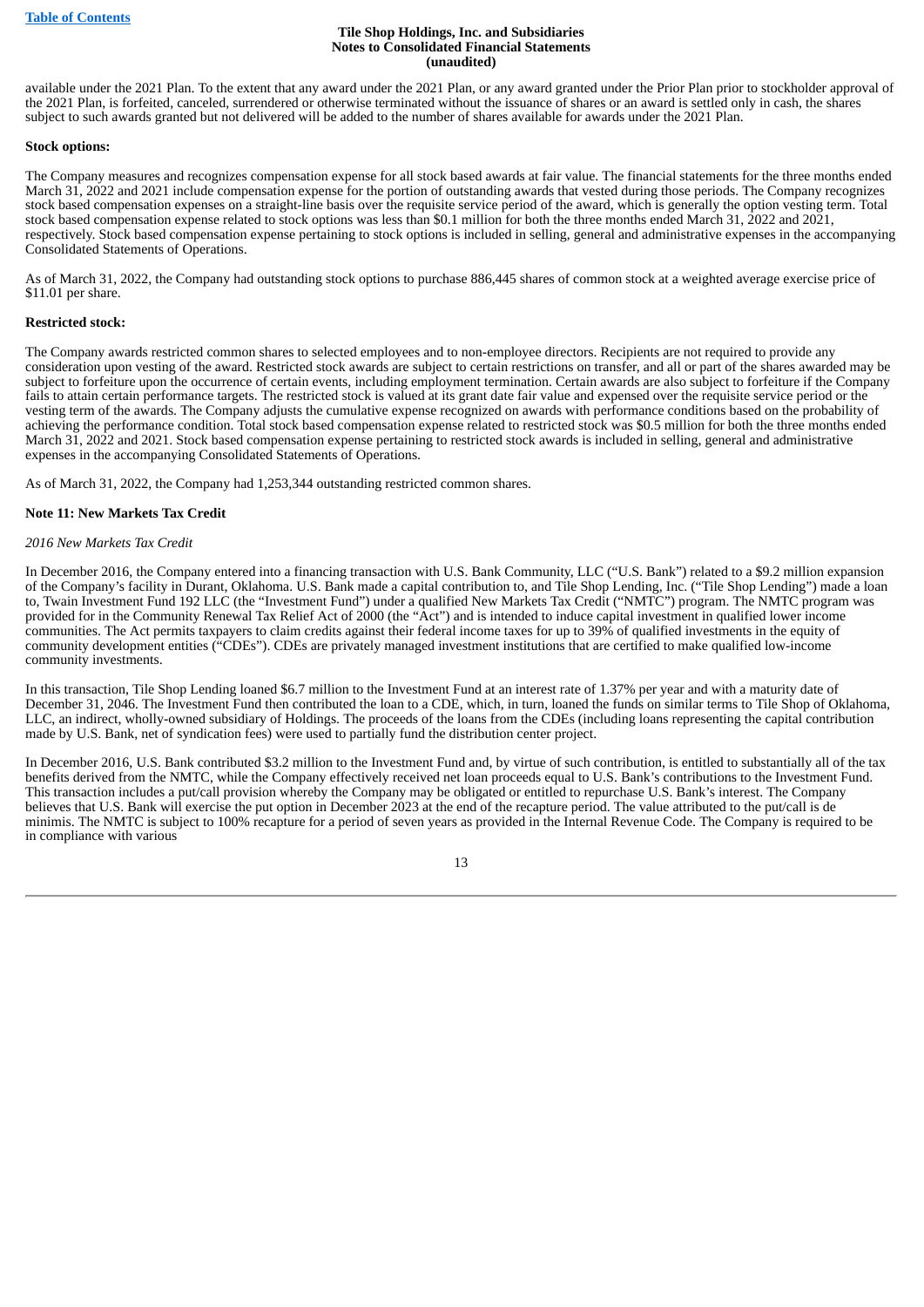regulations and contractual provisions that apply to the NMTC arrangement. Non-compliance with applicable requirements could result in projected tax benefits not being realized and, therefore, could require the Company to indemnify U.S. Bank for any loss or recapture of NMTCs related to the financing until such time as the obligation to deliver tax benefits is relieved. The Company does not anticipate any credit recaptures will be required in connection with this arrangement.

The Company has determined that the financing arrangement with the Investment Fund and CDEs constitutes a variable interest entity ("VIE"). The ongoing activities of the Investment Fund – collecting and remitting interest and fees and NMTC compliance – were all considered in the initial design and are not expected to significantly affect economic performance throughout the life of the Investment Fund. Management considered the contractual arrangements that obligate the Company to deliver tax benefits and provide various other guarantees to the structure; U.S. Bank's lack of a material interest in the underlying economics of the project; and the fact that the Company is obligated to absorb losses of the Investment Fund. The Company concluded that it is the primary beneficiary of the VIE and consolidated the Investment Fund, as a VIE, in accordance with the accounting standards for consolidation. In 2016, U.S. Bank contributed \$3.2 million, net of syndication fees, to the Investment Fund. The Company incurred \$1.3 million of syndication fees in connection with this transaction. The Company is recognizing the benefit of this net \$1.9 million contribution over the seven-year compliance period as it is being earned through the on-going compliance with the conditions of the NMTC program. As of March 31, 2022, the balance of the contribution liability for this arrangement was \$0.8 million, of which \$0.5 million was classified as other accrued liabilities on the Consolidated Balance Sheet and \$0.3 million was classified as other long-term liabilities on the Consolidated Balance Sheet.

The Company is able to request reimbursement for certain expenditures made in connection with the expansion of the distribution center in Durant, Oklahoma from the Investment Fund. Expenditures that qualify for reimbursement include building costs, equipment purchases, and other expenditures tied to the expansion of the facility. As of March 31, 2022, the remaining balance in the Investment Fund available for reimbursement to the Company was \$0.7 million.

## **Note 12: Related Party Transactions**

On July 9, 2018, Fumitake Nishi, a former Company employee and the brother-in-law of Robert A. Rucker, the Company's former Interim Chief Executive Officer and President, former member of the Company's Board of Directors, and former holder of more than 5% of the Company's common stock as of March 31, 2022, informed the Company he had reacquired a majority of the equity of one of its key vendors, Nanyang Helin Stone Co. Ltd ("Nanyang"). Mr. Nishi also has an ownership interest in Tilestyling Co. Ltd ("Tile Style"), a vendor from which the Company started acquiring product in 2020. Nanyang and Tile Style supply the Company with natural stone products, including hand-crafted mosaics, listellos and other accessories. During the three months ended March 31, 2022 and 2021, the Company purchased \$3.3 million and \$1.9 million of products from Nanyang, respectively. As of March 31, 2022 and 2021, the accounts payable due to Nanyang was \$0.1 million and \$0.2 million, respectively. During the three months ended March 31, 2022 and 2021, the Company purchased \$1.2 million and \$0.5 million of products from Tile Style, respectively. As of March 31, 2022, there were no amounts payable due to Tile Style. As of March 31, 2021, the accounts payable due to Tile Style was \$0.1 million. Mr. Nishi's employment with the Company was terminated on January 1, 2014 as a result of several violations of the Company's code of business conduct and ethics policy. Certain of those violations involved his undisclosed ownership of Nanyang at that time.

Management and the Audit Committee have evaluated these relationships and determined that it would be in the Company's best interests to continue purchasing products from Nanyang and to begin purchasing products from Tile Style. The Company believes Nanyang and Tile Style each provide an important combination of quality, product availability and pricing, and relying solely on other vendors to supply similar product to the Company would not be in the Company's best interests. The Company and the Audit Committee will continue to review future purchases from Nanyang and Tile Style and compare the pricing for products purchased from each of Nanyang and Tile Style to the pricing of same or similar products purchased from unrelated vendors.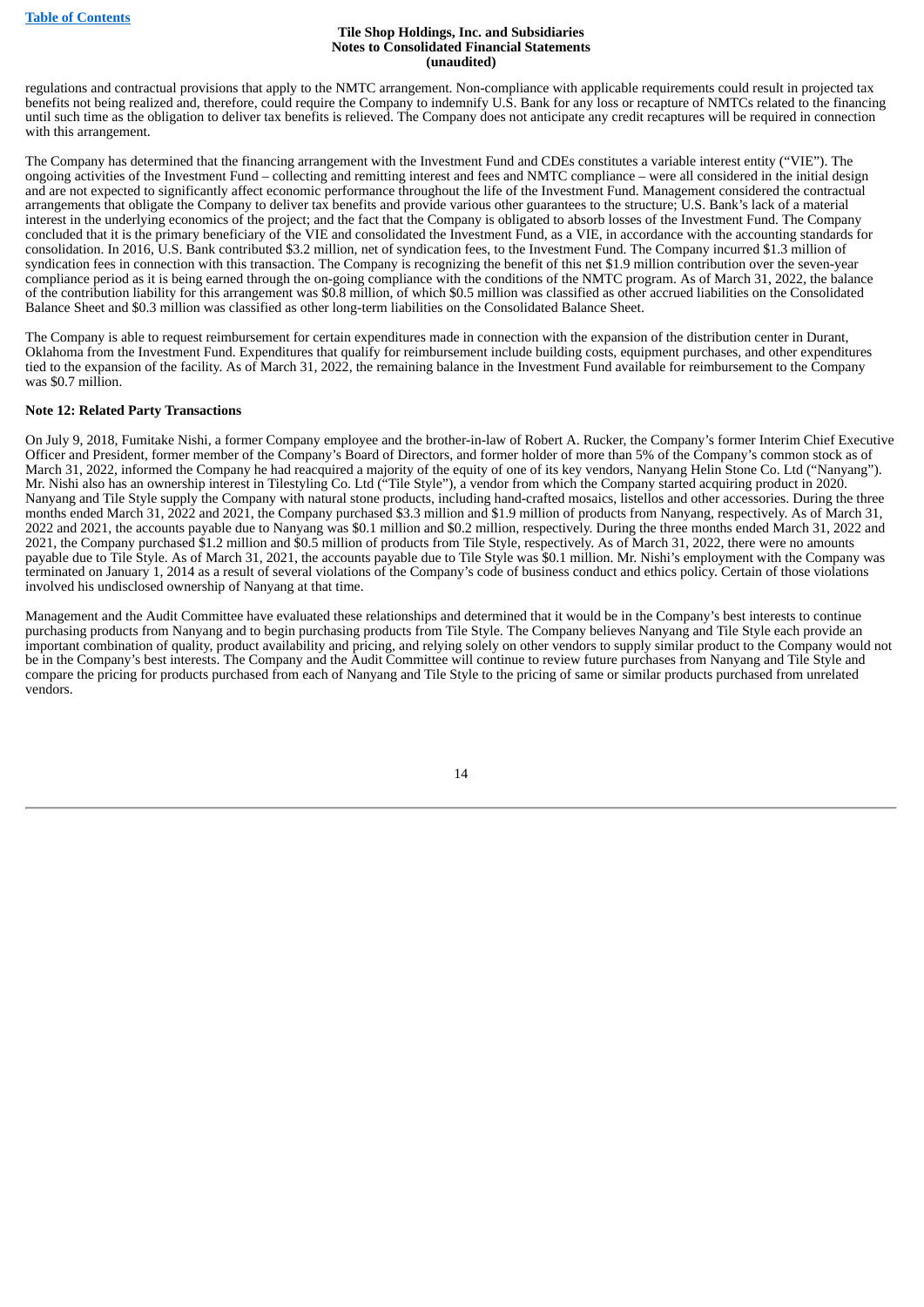## <span id="page-14-0"></span>**ITEM 2. MANAGEMENT'S DISCUSSION AND ANALYSIS OF FINANCIAL CONDITION AND RESULTS OF OPERATIONS**

The following discussion and analysis of Tile Shop Holdings, Inc.'s ("Holdings," and together with its wholly owned subsidiaries, the "Company," "we," "us," or "our") financial condition and results of operations should be read in conjunction with our Annual Report on Form 10-K for the year ended December 31, 2021 and our consolidated financial statements and related notes appearing elsewhere in this Quarterly Report on Form 10-O.

#### **Forward-Looking Statements**

This Quarterly Report on Form 10-Q contains "forward-looking statements" within the meaning of the "safe harbor" provisions of the Private Securities Litigation Reform Act of 1995. In some cases, you can identify these statements by words such as, but not limited to, "anticipate," "believe," "can," "continue," "could," "depend," "estimate," "expect," "intend," "may," "might," "plan," "predict," "project," "seek," "should," "target," "will," "will likely result," "would," and similar expressions or variations, although some forward-looking statements are expressed differently. All statements other than statements of historical fact are statements that could be deemed forward-looking statements. The forward-looking statements in this Quarterly Report on Form 10-Q are based on current expectations and assumptions that are subject to risks and uncertainties that may cause our actual results, performance, or achievements to differ materially from any expected future results, performance, or achievements expressed or implied by such forwardlooking statements. These risks and uncertainties include, but are not limited to, our anticipated new store openings, remodeling plans, and growth opportunities; our business strengths, marketing strategies, competitive advantages and role in our industry and markets; our expectations regarding the potential impacts on our business of the COVID-19 pandemic, including its effect on general economic conditions and credit markets, the supply chain and product availability, labor, and on customer traffic to our stores, as well as the potential duration of the COVID-19 pandemic and adequacy of measures we have taken to attempt to mitigate the impact of the COVID-19 pandemic on our business; our ability to successfully implement our strategic plan and the anticipated benefits of our strategic plan; our ability to successfully anticipate consumer trends; any statements with respect to dividends and timing, methods, and payment of same; the effectiveness of our marketing strategy; potential fluctuations in our comparable store sales; our expectations regarding our and our customers' financing arrangements and our ability to obtain additional capital, including potential difficulties of obtaining refinancing due to market conditions resulting from the COVID-19 pandemic; supply costs and expectations, including the continued availability of sufficient products from our suppliers, risks related to relying on foreign suppliers, and the potential impact of the COVID-19 pandemic and the Russia-Ukraine conflict on, among other things, product availability and pricing and timing and cost of deliveries; our expectations with respect to ongoing compliance with the terms of the Credit Agreement (as defined below), including the potential impact of the phase out of LIBOR; our ability to provide timely delivery to our customers; the effect of regulations on us and our industry, and our suppliers' compliance with such regulations, including any environmental or climate change-related requirements; the impact of corporate citizenship and environmental, social and governance matters; our expectations regarding the effects of employee recruiting, training, mentoring, and retention on our ability to recruit and retain employees; tax-related risks; the potential impact of cybersecurity breaches or disruptions to our management information systems; our ability to successfully implement our information technology initiatives; our ability to effectively manage our online sales; costs and adequacy of insurance; the potential impact of natural disasters, which may worsen or increase due to the effects of climate change, and other catastrophic events; risks inherent in operating as a holding company; fluctuations in material and energy costs; the potential outcome of any legal proceedings; risks related to ownership of our common stock; and those factors set forth in the section captioned "Risk Factors" in our Annual Report on Form 10-K for the vear ended December 31, 2021.

There is no assurance that our expectations will be realized. If one or more of these risks or uncertainties materialize, or if our underlying assumptions prove incorrect, actual results may vary materially from those expected, estimated, or projected. These statements are based on the beliefs and assumptions of our management based on information currently available to management. Furthermore, such forward-looking statements speak only as of the date of this Quarterly Report on Form 10-Q. Except as required by law, we undertake no obligation to update any forward-looking statements to *reflect events or circumstances after the date of such statements.*

We intend to use our website, investors,tileshop.com, as a means of disclosing material non-public information and for complying with our disclosure obligations under Regulation FD of the Securities and Exchange Commission ("SEC"). Such disclosures will be included on our website under the heading News and Events. Accordingly, investors should monitor such portions of our website, in addition to following our press releases, SEC filings and public conference calls and webcasts. Information contained on or accessible through our website is not a part of, and is not incorporated by reference into, this Quarterly Report on Form 10-Q or any other report or document we file with the SEC. Any reference to our website is intended to be *an inactive textual reference only.*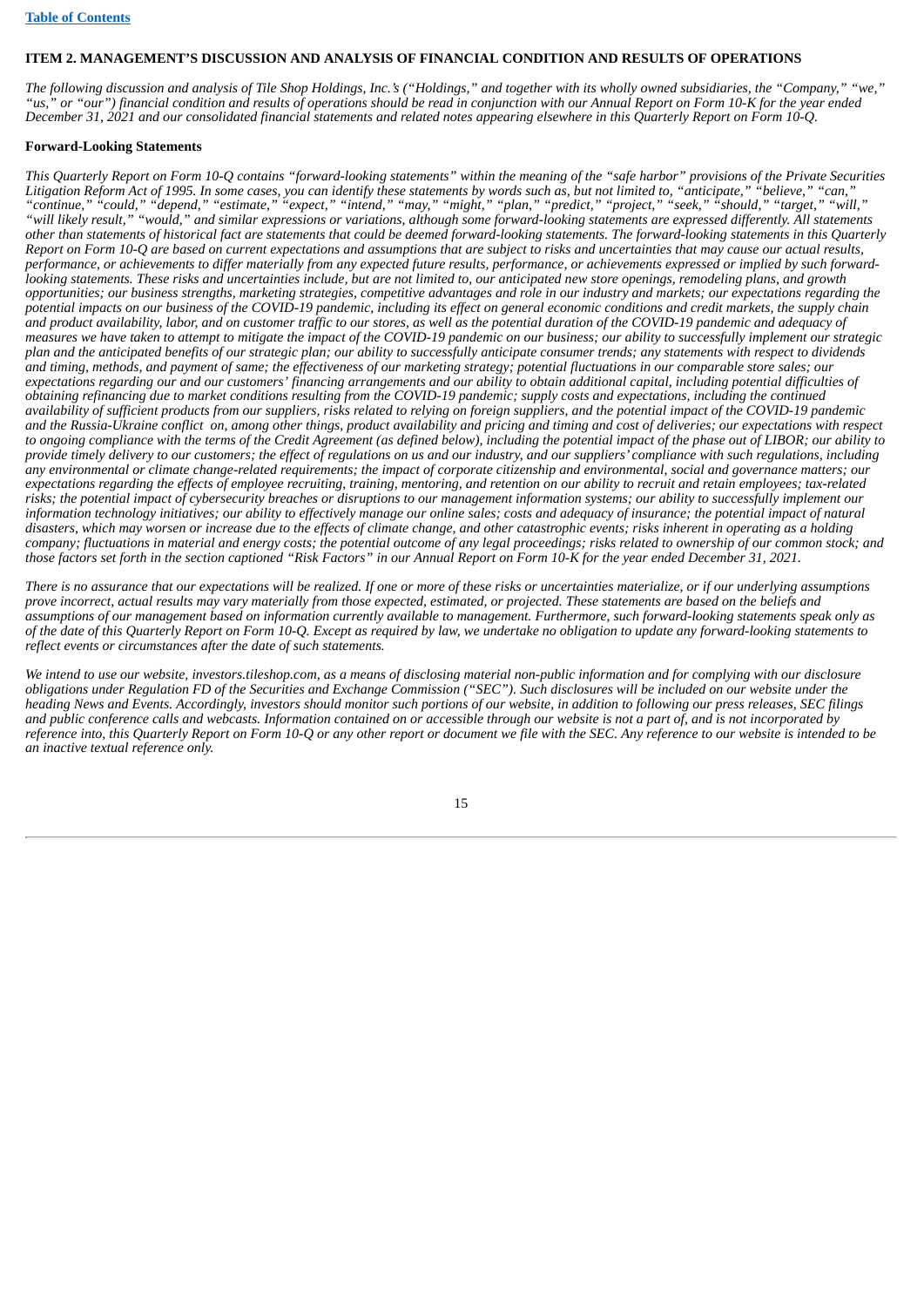## **Overview and Recent Trends**

We are a specialty retailer of natural stone and man-made tiles, setting and maintenance materials, and related accessories in the United States. We offer a wide selection of products, attractive prices, and exceptional customer service in an extensive showroom setting. As of March 31, 2022, we operated 143 stores in 31 states and the District of Columbia, with an average size of approximately 20,000 square feet.

We purchase our tile products and accessories directly from suppliers and manufacture our own setting and maintenance materials, such as thinset, grout, and sealers. We believe that our long-term supplier relationships, together with our design, manufacturing and distribution capabilities, enable us to offer a broad assortment of high-quality products to our customers, who are primarily homeowners and professionals, at competitive prices. We have invested significant resources to develop our proprietary brands and product sources, and we believe that we are a leading retailer of natural stone and man-made tiles, accessories, and related materials in the United States.

Our business continues to be impacted by a number of macro-economic factors, including the trailing impact of the COVID-19 pandemic. Global supply chains and product availability remain highly challenged and recent global events in Eastern Europe have only exacerbated an already difficult operating environment. These factors, combined with higher fuel costs and a highly competitive labor market, have created an inflationary environment and cost pressures.

In regard to consumer demand, since the onset of the COVID-19 pandemic, our business has experienced an increase in demand and sales. It remains unclear, however, if these demand trends will remain intact or if they will revert back to more historical levels over time, particularly as inflation begins to impact discretionary spending.

### **March 2022 Quarter Financial Overview**

For the three months ended March 31, 2022 and 2021, we reported net sales of \$102.5 million and \$92.1 million, respectively. Sales increased at comparable stores by 10.7% during the first quarter of 2022 compared to the first quarter of 2021, primarily due to an increase in average ticket driven by higher prices.

The table below sets forth information about our comparable store sales growth (decline) for the three months ended March 31, 2022 and 2021.

|                                         | For the three months ended<br>March 31. |           |
|-----------------------------------------|-----------------------------------------|-----------|
|                                         | 2022                                    | 2021      |
| Comparable store sales growth (decline) | 10.7 %                                  | $(2.3)\%$ |
|                                         |                                         |           |

We continued to experience challenges in our supply chain during the first quarter of 2022. Specifically, we are seeing an increase in the cost of the products we source from around the world due to vendor price increases in response to inflationary cost pressure and an increase in shipping rates. These factors are currently most pronounced in Europe due to an increase in oil and natural gas prices following the onset of the conflict between Russia and Ukraine. This cost pressure is impacting our gross margin rate, which fell to 65.2% during the first quarter ended March 31, 2022. In response to the cost pressure, we have and plan to continue to adjust our prices. We continue to monitor the impact of inflation on the costs of materials, labor, and other costs required to manage our business in order to minimize its effects through pricing strategies, productivity improvements and cost reductions. There can be no assurance, however, that our operating results will not be affected by inflation in the future.

Selling, general and administrative expenses increased by \$4.8 million from \$57.3 million to \$62.1 million during the three months ended March 31, 2021 and 2022, respectively. We have taken steps over the last year to add headcount to expand our store hours and enhance the support structure in place for our stores, which resulted in a \$3.9 million increase in payroll and benefits expenses. Additionally, marketing expenses increased by \$0.7 million and distribution costs increased by \$0.5 million which were partially offset by a \$0.8 million decrease in depreciation expense.

Net cash provided by operating activities was \$7.6 million and \$30.1 million for the three months ended March 31, 2022 and 2021, respectively. The decrease in cash provided by operating activities was primarily due to a decrease in earnings combined with an increase in inventory purchases in 2022.

### **Key Components of our Consolidated Statements of Operations**

*Net Sales* – Net sales represents total charges to customers, net of returns, and includes freight charged to customers. We recognize sales at the time that the customer takes control of the merchandise or final delivery of the product has occurred. We are required to charge and collect sales and other taxes on sales to our customers and remit these taxes back to government authorities. Total revenues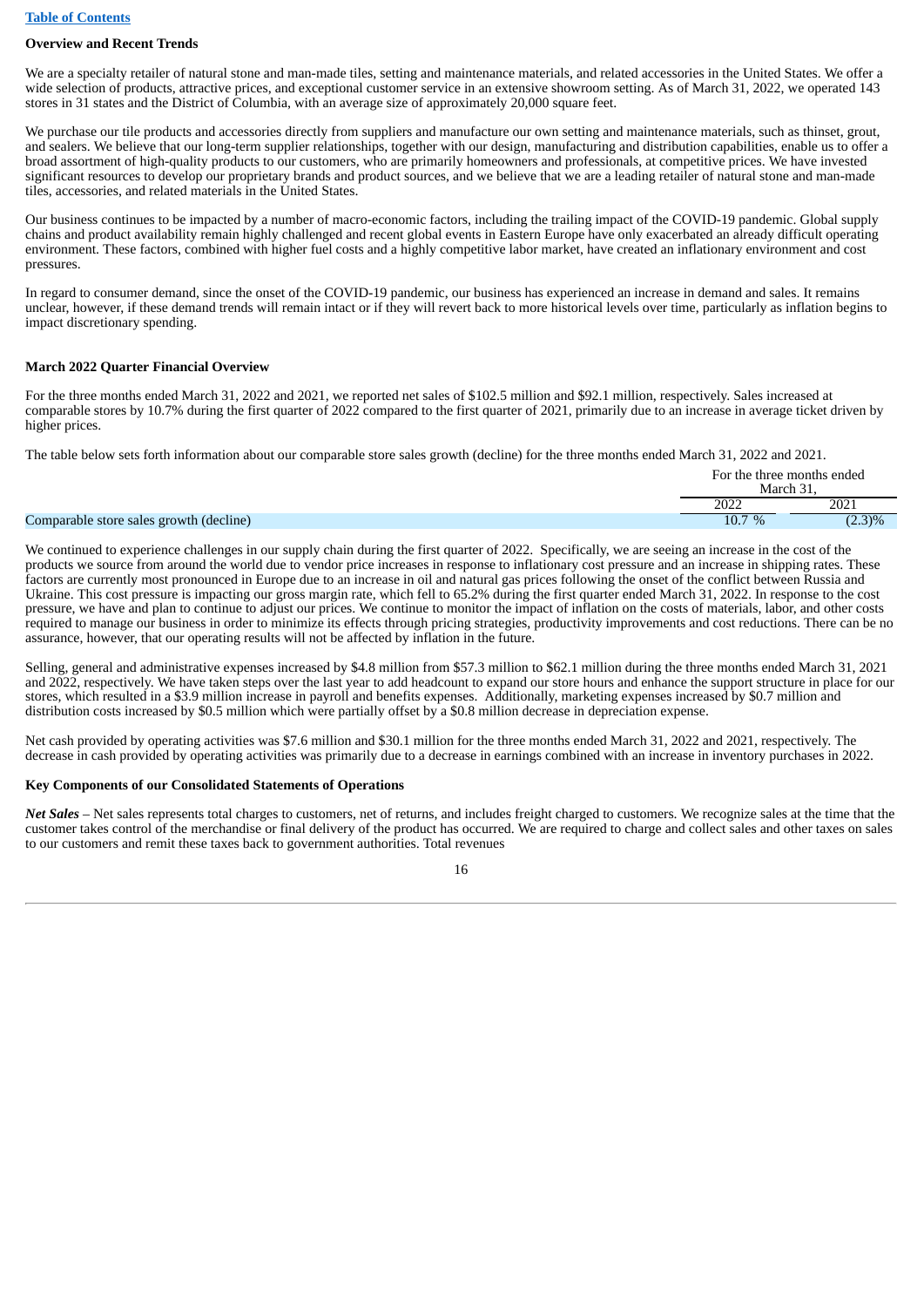## **Table of [Contents](#page-1-0)**

do not include sales tax because we are a pass-through conduit for collecting and remitting sales tax. Sales are reduced by a reserve for anticipated sales returns that we estimate based on historical returns.

Comparable store sales growth is the percentage change in sales of comparable stores period-over-period. A store is considered comparable on the first day of the 13th full month of operation. When a store is relocated, it is excluded from the comparable store sales growth calculation. Comparable store sales growth amounts include total charges to customers less any actual returns. We include the change in allowance for anticipated sales returns applicable to comparable stores in the comparable store sales calculation. Comparable store sales data reported by other companies may be prepared on a different basis and therefore may not be useful for purposes of comparing our results to those of other businesses. Company management believes the comparable store sales growth (decline) metric provides useful information to both management and investors to evaluate the Company's performance, the effectiveness of its strategy and its competitive position.

*Cost of Sales* – Cost of sales consists primarily of material costs, freight, customs and duties fees, and storage and delivery of product to the customers, as well as physical inventory losses and costs associated with manufacturing of setting and maintenance materials.

*Gross Profit* – Gross profit is net sales less cost of sales. Gross margin rate is the percentage determined by dividing gross profit by net sales.

*Selling, General, and Administrative Expenses* – Selling, general, and administrative expenses consist primarily of compensation costs, occupancy, utilities, maintenance costs, advertising costs, shipping and transportation expenses to move inventory from our distribution centers to our stores, and depreciation and amortization.

*Income Taxes* – We are subject to income tax in the United States as well as other tax jurisdictions in which we conduct business.

#### **Results of Operations**

#### **Comparison of the three months ended March 31, 2022 to the three months ended March 31, 2021**

|                                              | (in thousands) |                                        |  |          |                                        |  |
|----------------------------------------------|----------------|----------------------------------------|--|----------|----------------------------------------|--|
|                                              | 2022           | % of sales <sup><math>(1)</math></sup> |  | 2021     | % of sales <sup><math>(1)</math></sup> |  |
| Net sales                                    | 102.471        | 100.0 %                                |  | 92,084   | 100.0 %                                |  |
| Cost of sales                                | 35,626         | 34.8 %                                 |  | 27,898   | 30.3 %                                 |  |
| Gross profit                                 | 66,845         | 65.2 %                                 |  | 64,186   | 69.7 %                                 |  |
| Selling, general and administrative expenses | 62,109         | 60.6 %                                 |  | 57,278   | 62.2 %                                 |  |
| Income from operations                       | 4,736          | 4.6 $%$                                |  | 6,908    | $7.5\%$                                |  |
| Interest expense                             | (266)          | (0.3)%                                 |  | (168)    | (0.2)%                                 |  |
| Income before income taxes                   | 4,470          | 4.4 $%$                                |  | 6.740    | $7.3\%$                                |  |
| Provision for income taxes                   | (957)          | (0.9)%                                 |  | (1, 443) | $(1.6)\%$                              |  |
| Net income                                   | 3,513          | 3.4%                                   |  | 5,297    | 5.8 %                                  |  |

(1) Amounts do not foot due to rounding.

*Net Sales* Net sales for the first quarter of 2022 increased \$10.4 million, or 11.3%, compared with the first quarter of 2021. Sales increased at comparable stores by 10.7% during the first quarter of 2022 compared to the first quarter of 2021, primarily due to an increase in average ticket driven by higher prices.

*Gross Profit* Gross profit for the first quarter of 2022 increased \$2.7 million, or 4.1%, compared with the first quarter of 2021, primarily due to the increase in sales. The gross margin rate was 65.2% and 69.7% during the first quarter of 2022 and 2021, respectively. The decrease in the gross margin rate was primarily due to an increase in the cost of our products driven by vendor cost increases and higher international freight rates, which were partially offset by an increase in selling prices.

*Selling, General, and Administrative Expenses* Selling, general, and administrative expenses for the first quarter of 2022 increased \$4.8 million, or 8.4%, compared with the first quarter of 2021. The increase in selling, general and administrative expenses was primarily due to a \$3.9 million increase in payroll and benefits expenses associated with headcount additions made over the last year. Additionally, marketing expenses increased by \$0.7 million and distribution costs increased by \$0.5, million which were partially offset by a \$0.8 million decrease in depreciation expense.

*Interest Expense* Interest expense was \$0.3 million and \$0.2 million for the first quarter of 2022 and 2021, respectively. The increase was due to an increase in outstanding debt during the first quarter of 2022 as compared to the first quarter of 2021.

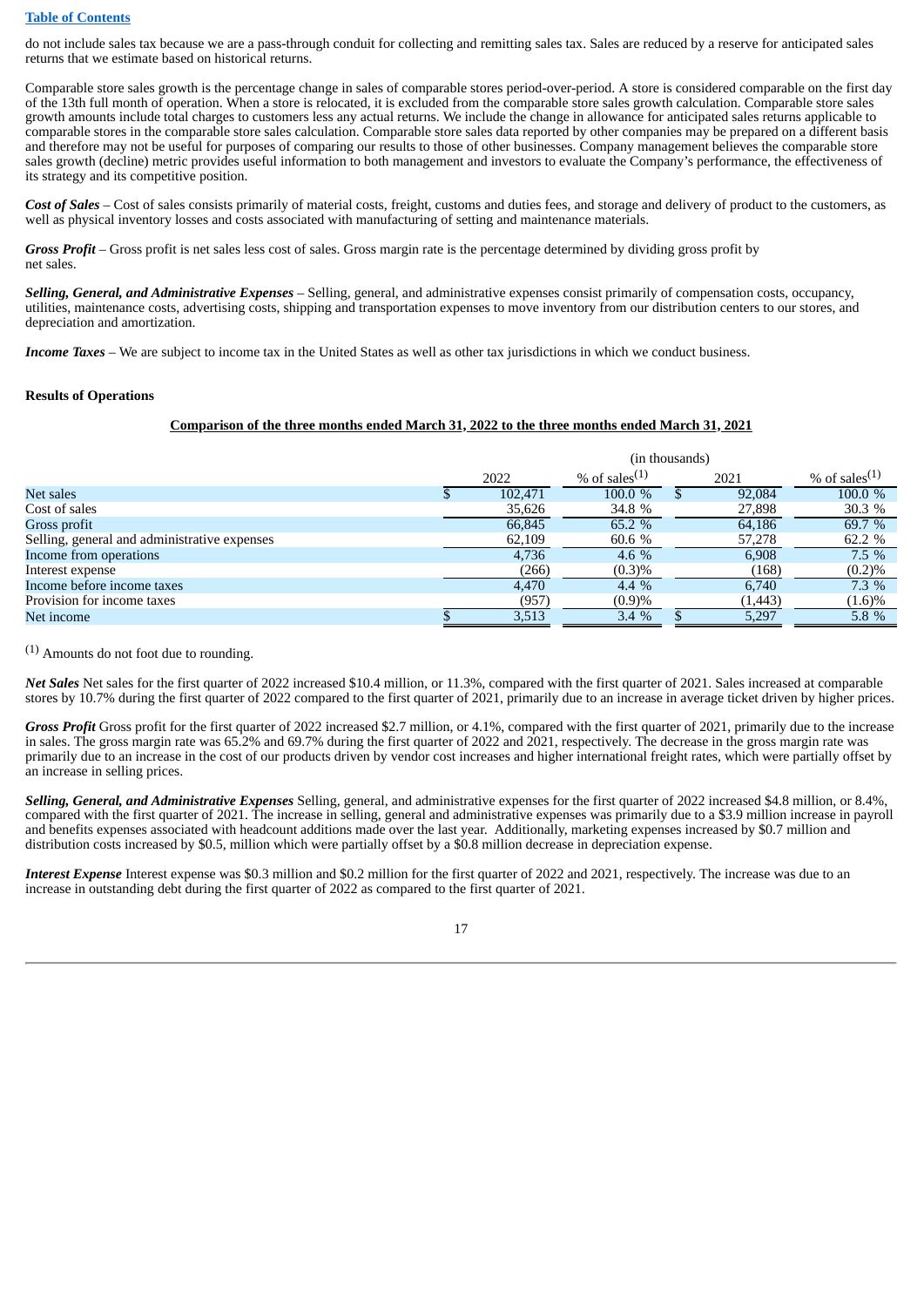## **Table of [Contents](#page-1-0)**

*Provision for Income Taxes* The provision for income taxes for the first quarter of 2022 decreased \$0.5 million compared with the first quarter of 2021. The decrease in the provision for income tax was largely due to the decrease in income before taxes. Our effective tax rate was 21.4% for both the three months ended March 31, 2022 and 2021.

## **Non-GAAP Measures**

We calculate Adjusted EBITDA by taking net income calculated in accordance with accounting principles generally accepted in the United States ("GAAP"), and adjusting for interest expense, income taxes, depreciation and amortization, and stock based compensation expense. Adjusted EBITDA margin is equal to Adjusted EBITDA divided by net sales. We calculate pretax return on capital employed by taking income (loss) from operations divided by capital employed. Capital employed equals total assets less accounts payable, income taxes payable, other accrued liabilities, lease liability and other long-term liabilities. Other companies may calculate both Adjusted EBITDA and pretax return on capital employed differently, limiting the usefulness of these measures for comparative purposes.

We believe that these non-GAAP measures of financial results provide useful information to management and investors regarding certain financial and business trends relating to our financial condition and results of operations. Our management uses these non-GAAP measures to compare our performance to that of prior periods for trend analyses, for purposes of determining management incentive compensation, for budgeting and planning purposes and for assessing the effectiveness of capital allocation over time. These measures are used in monthly financial reports prepared for management and our Board of Directors. We believe that the use of these non-GAAP financial measures provides an additional tool for investors to use in evaluating ongoing operating results and trends and in comparing our financial measures with other specialty retailers, many of which present similar non-GAAP financial measures to investors.

Our management does not consider these non-GAAP measures in isolation or as an alternative to financial measures determined in accordance with GAAP. The principal limitations of these non-GAAP financial measures are that they exclude significant expenses and income that are required by GAAP to be recognized in our consolidated financial statements. In addition, they are subject to inherent limitations as they reflect the exercise of judgments by management about which expenses and income are excluded or included in determining these non-GAAP financial measures. In order to compensate for these limitations, management presents non-GAAP financial measures in connection with GAAP results. We urge investors to review the reconciliation of our non-GAAP financial measures to the comparable GAAP financial measures and not to rely on any single financial measure to evaluate our business.

The reconciliation of Adjusted EBITDA to net income for the three months ended March 31, 2022 and 2021 is as follows:

|                               | (in thousands) |                    |            |  |        |            |  |  |  |
|-------------------------------|----------------|--------------------|------------|--|--------|------------|--|--|--|
|                               |                | Three Months Ended |            |  |        |            |  |  |  |
|                               |                | March 31,          |            |  |        |            |  |  |  |
|                               |                | 2022               | % of sales |  | 2021   | % of sales |  |  |  |
| Net income                    |                | 3,513              | 3.4%       |  | 5,297  | 5.8 $%$    |  |  |  |
| Interest expense              |                | 266                | $0.3\%$    |  | 168    | 0.2 %      |  |  |  |
| Provision for income taxes    |                | 957                | $0.9\%$    |  | 1.443  | 1.6 %      |  |  |  |
| Depreciation and amortization |                | 6,439              | 6.3 $%$    |  | 7,194  | 7.8 %      |  |  |  |
| Stock based compensation      |                | 492                | $0.5\%$    |  | 592    | $0.6\%$    |  |  |  |
| Adjusted EBITDA               |                | 11,667             | 11.4 %     |  | 14,694 | 16.0 %     |  |  |  |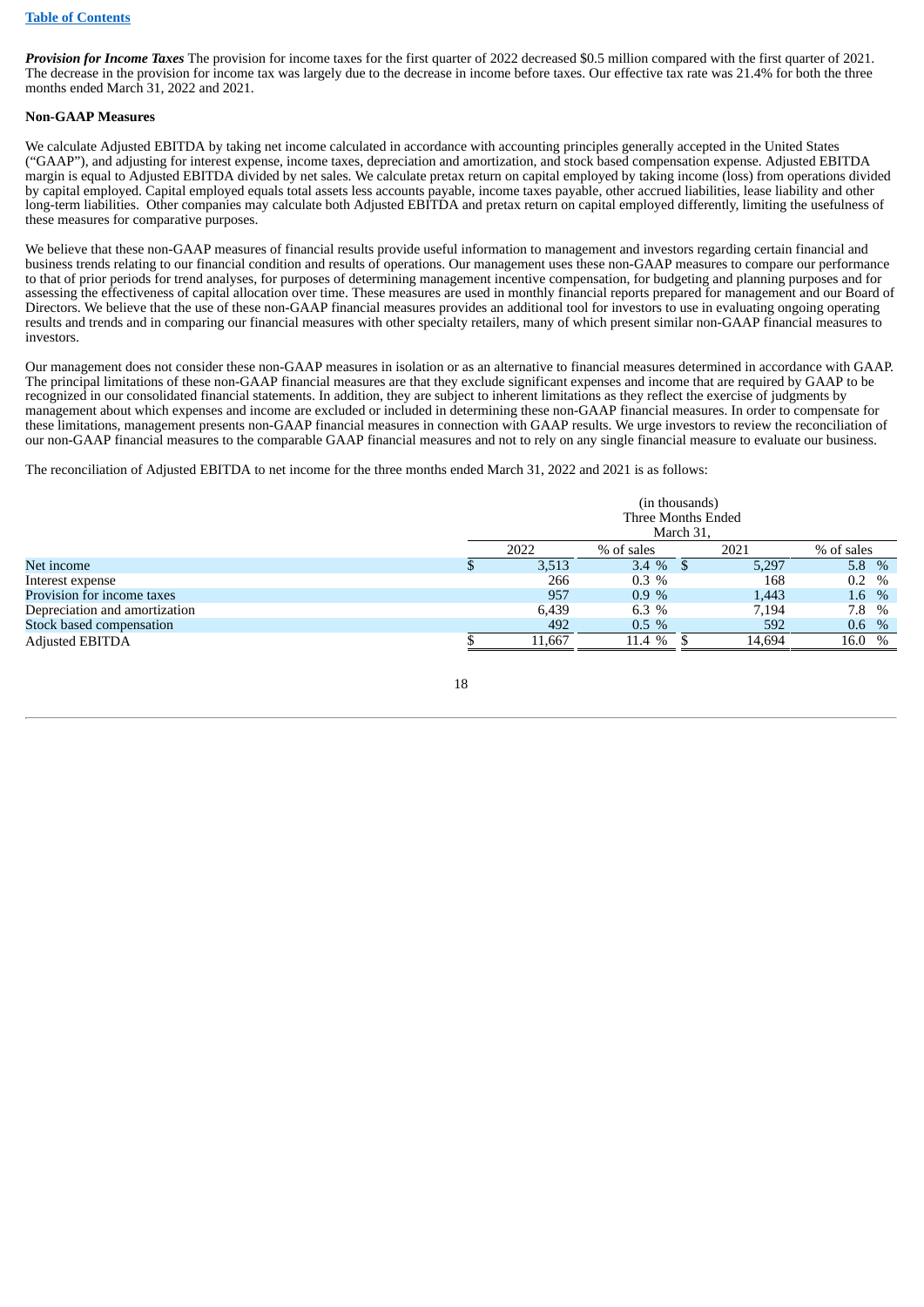The calculation of pretax return on capital employed is as follows:

|                                                 | (in thousands)<br>March 31, |  |              |  |
|-------------------------------------------------|-----------------------------|--|--------------|--|
|                                                 | $2022^{(1)}$                |  | $2021^{(1)}$ |  |
| Income from Operations (trailing twelve months) | 18,438                      |  | 10,691       |  |
|                                                 |                             |  |              |  |
| <b>Total Assets</b>                             | 350,217                     |  | 358,686      |  |
| Less: Accounts payable                          | (23, 724)                   |  | (15,255)     |  |
| Less: Income tax payable                        | (409)                       |  | (141)        |  |
| Less: Other accrued liabilities                 | (42, 174)                   |  | (42, 341)    |  |
| Less: Lease liability                           | (138, 478)                  |  | (150, 892)   |  |
| Less: Other long-term liabilities               | (5,086)                     |  | (3,965)      |  |
| Capital Employed                                | 140,346                     |  | 146,092      |  |
| Pretax Return on Capital Employed               | 13.1 %                      |  | 7.3%         |  |

 $^{(1)}$  Income statement accounts represent the activity for the trailing twelve months ended as of each of the balance sheet dates. Balance sheet accounts represent the average account balance for the four quarters ended as of each of the balance sheet dates.

## **Liquidity and Capital Resources**

Our principal liquidity requirements have been for working capital and capital expenditures. Our principal sources of liquidity are \$13.5 million of cash and cash equivalents at March 31, 2022, our cash flow from operations, and borrowings available under our Credit Agreement. We expect to use this liquidity for purchasing additional merchandise inventory, maintaining our existing stores, and general corporate purposes.

On September 18, 2018, Holdings and its operating subsidiary, The Tile Shop, LLC, entered into a Credit Agreement with Bank of America, N.A., Fifth Third Bank and Citizens Bank, which was amended November 16, 2021 (as amended, the "Credit Agreement"). The Credit Agreement provides us with a senior credit facility consisting of a \$100.0 million revolving line of credit through September 18, 2023. Borrowings pursuant to the Credit Agreement initially bear interest at a LIBOR or base rate. The LIBOR-based rate ranges from LIBOR plus 1.50% to 2.25% depending on our rent adjusted leverage ratio. The base rate is equal to the greatest of (a) the Federal funds rate plus 0.50%, (b) the Bank of America "prime rate," and (c) the Eurodollar rate plus 1.00%, in each case plus 0.50% to 1.25% depending on our rent adjusted leverage ratio. At March 31, 2022, the base interest rate was 4.25% and the LIBOR-based interest rate was 2.20%. We had \$5.0 million outstanding on our revolving line of credit as of March 31, 2022. In addition, we have standby letters of credit outstanding related to our workers' compensation and medical insurance policies. Standby letters of credit totaled \$2.4 million as of both March 31, 2022 and December 31, 2021. There was \$92.6 million available for borrowing on the revolving line of credit as of March 31, 2022, which may be used to support our growth and for working capital purposes.

The Credit Agreement is secured by virtually all of our assets, including but not limited to, inventory, receivables, equipment and real property. The Credit Agreement contains customary events of default, conditions to borrowings, and restrictive covenants, including restrictions on our ability to dispose of assets, make acquisitions, incur additional debt, incur liens, or make investments. The Credit Agreement also includes financial and other covenants, including covenants to maintain certain fixed charge coverage ratios and consolidated total rent adjusted leverage ratios. We were in compliance with the covenants as of March 31, 2022.

We believe that our cash flow from operations, together with our existing cash and cash equivalents and borrowings available under our Credit Agreement, will be sufficient to fund our operations and anticipated capital expenditures over at least the next twelve months and our long-term liquidity requirements.

## **Capital Expenditures**

Capital expenditures were \$2.9 million and \$3.2 million for the three months ended March 31, 2022 and 2021, respectively. Capital expenditures in 2022 were primarily due to investments in store remodels, merchandising and information technology assets.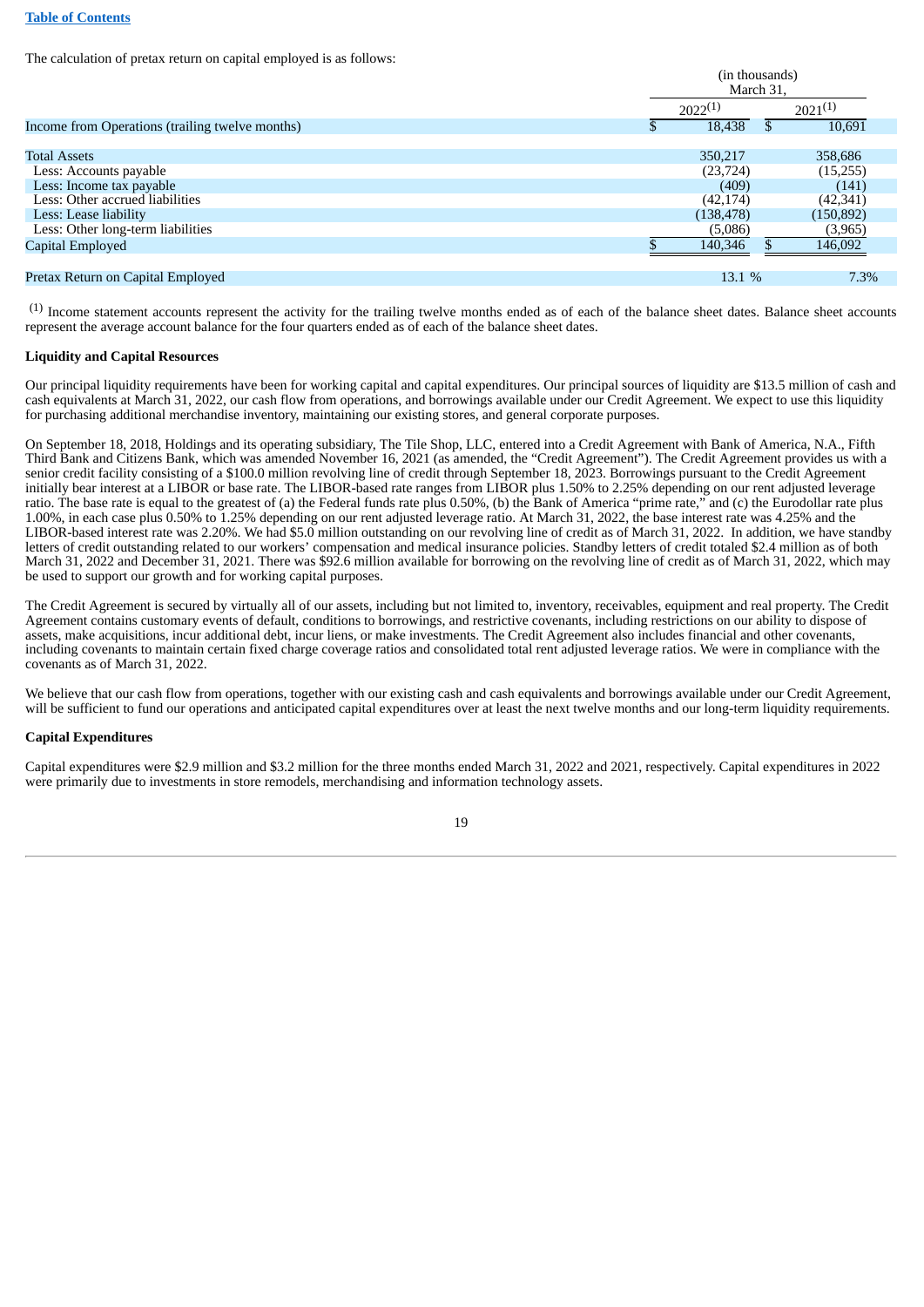## **Cash flows**

The following table summarizes our cash flow data for the three months ended March 31, 2022 and 2021.

|                                           | TIII UJUUSAIJUS J  |           |         |  |
|-------------------------------------------|--------------------|-----------|---------|--|
|                                           | Three Months Ended |           |         |  |
|                                           |                    | March 31. |         |  |
|                                           | 2022               |           | 2021    |  |
| Net cash provided by operating activities | 7.634              |           | 30,114  |  |
| Net cash used in investing activities     | (2,933)            |           | (3,202) |  |
| Net cash used in financing activities     | (607)              |           | (603)   |  |
|                                           |                    |           |         |  |

(in thousands)

#### *Operating activities*

Net cash provided by operating activities during the three months ended March 31, 2022 was \$7.6 million compared with \$30.1 million during the three months ended March 31, 2021. The decrease was primarily attributable to a decrease in net income and an increase in inventory purchases in 2022.

#### *Investing activities*

Net cash used in investing activities totaled \$2.9 million for the three months ended March 31, 2022 compared with \$3.2 million for the three months ended March 31, 2021. Cash used in investing activities during the three months ended March 31, 2022 was primarily due to investments in store remodels, merchandising and information technology assets.

#### *Financing activities*

Net cash used in financing activities was \$0.6 million for both the three months ended March 31, 2022 and 2021 and was primarily due to tax payments made in exchange for shares withheld from restricted share vestings.

Cash and cash equivalents totaled \$13.5 million at March 31, 2022 compared with \$9.4 million at December 31, 2021. Working capital was \$33.0 million at March 31, 2022 compared with \$29.4 million at December 31, 2021.

#### *Accounting Pronouncements Not Yet Adopted*

In March 2020, the Financial Accounting Standards Board (FASB) issued guidance providing optional expedients and exceptions to account for the effects of reference rate reform to contracts, hedging relationships and other transactions that reference LIBOR or another reference rate expected to be discontinued. The optional guidance is effective as of the beginning of the reporting period when the election is made through December 31, 2022. We are currently evaluating the impact this guidance will have on our consolidated financial statements.

## <span id="page-19-0"></span>**ITEM 3. QUANTITATIVE AND QUALITATIVE DISCLOSURES ABOUT MARKET RISK**

There have been no material changes in our primary risk exposures or management of market risks from those disclosed in our Annual Report on Form 10- K for the fiscal year ended December 31, 2021.

#### <span id="page-19-1"></span>**ITEM 4. CONTROLS AND PROCEDURES**

#### **Disclosure Controls and Procedures**

We have established disclosure controls and procedures that are designed to ensure that information required to be disclosed in our reports filed or submitted under the Securities Exchange Act of 1934, as amended (the "Exchange Act"), is recorded, processed, summarized and reported within the time periods specified in the rules and forms of the SEC, and that information relating to the Company is accumulated and communicated to management, including our principal officers, as appropriate to allow timely decisions regarding required disclosure. Our Chief Executive Officer and Chief Financial Officer evaluated the effectiveness of our disclosure controls and procedures as of March 31, 2022 and concluded that our disclosure controls and procedures were effective as of the end of the period covered by this Quarterly Report on Form 10-Q for the quarter ended March 31, 2022.

#### **Changes in Internal Control Over Financial Reporting**

There were no changes in internal control over financial reporting (as defined by Rule 13a-15(f) under the Exchange Act) during the quarter ended March 31, 2022 that have materially affected, or are reasonably likely to materially affect, our internal control over financial reporting.

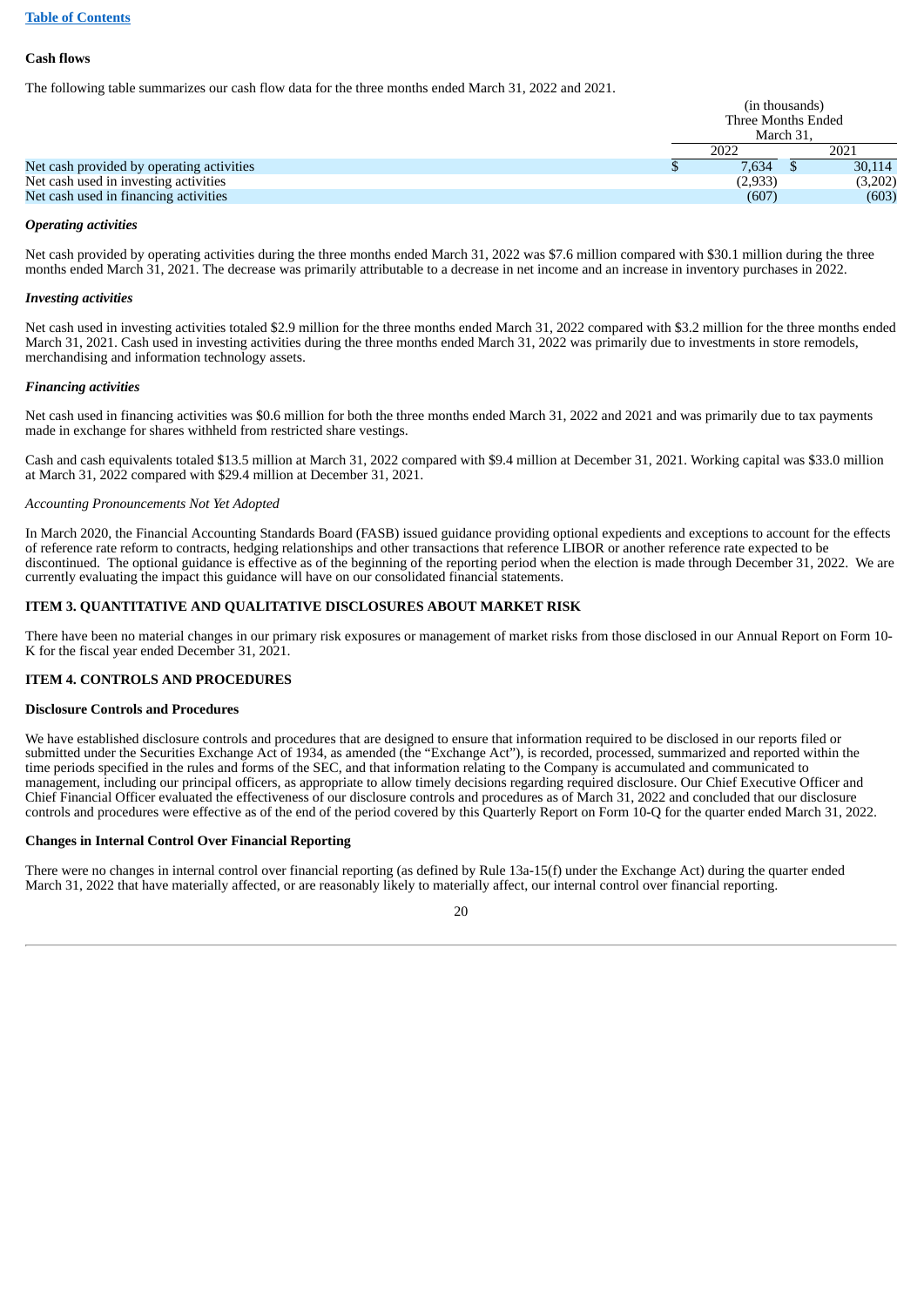## <span id="page-20-0"></span>**PART II. OTHER INFORMATION**

## <span id="page-20-1"></span>**ITEM 1. LEGAL PROCEEDINGS**

We are, from time to time, party to lawsuits, threatened lawsuits, disputes and other claims arising in the normal course of business. We assess our liabilities and contingencies in connection with outstanding legal proceedings utilizing the latest information available. Where it is probable that we will incur a loss and the amount of the loss can be reasonably estimated, we record a liability in our consolidated financial statements. These legal accruals may be increased or decreased to reflect any relevant developments on a quarterly basis. Where a loss is not probable or the amount of the loss is not estimable, we do not record an accrual, consistent with applicable accounting guidance. In the opinion of management, while the outcome of such claims and disputes cannot be predicted with certainty, our ultimate liability in connection with these matters is not expected to have a material adverse effect on our results of operations, financial position or cash flows, and the amounts accrued for any individual matter are not material. However, legal proceedings are inherently uncertain. As a result, the outcome of a particular matter or a combination of matters may be material to our results of operations for a particular period, depending upon the size of the loss or our income for that particular period.

## <span id="page-20-2"></span>**ITEM 1A. RISK FACTORS**

There have been no material changes from the risk factors previously disclosed in our Annual Report on Form 10-K for the year ended December 31, 2021.

## <span id="page-20-3"></span>**ITEM 2. UNREGISTERED SALES OF EQUITY SECURITIES AND USE OF PROCEEDS**

| Period                               | Total Number of<br><b>Shares Purchased</b> | Average Price<br>Paid per Share | Total Number of<br>Shares Purchased as<br>Part of Publicly<br>Announced Plans or<br>Program | Maximum Number<br>of Shares that May<br>Yet be Purchased<br>Under the Plans or<br>Programs |
|--------------------------------------|--------------------------------------------|---------------------------------|---------------------------------------------------------------------------------------------|--------------------------------------------------------------------------------------------|
|                                      |                                            |                                 |                                                                                             |                                                                                            |
| January 1, 2022 - January 31, 2022   | $3,195(1)$ \$                              | 0.00                            |                                                                                             |                                                                                            |
| February 1, 2022 - February 28, 2022 | 34,926(2)                                  | 5.82                            |                                                                                             |                                                                                            |
| March 1, 2022 - March 31, 2022       | 232,656(3)                                 | 1.74                            |                                                                                             |                                                                                            |
|                                      | 270,777                                    | 2.24                            |                                                                                             |                                                                                            |

- (1) We cancelled 3,195 shares that were forfeited when the vesting conditions were not met, in accordance with the terms of the 2012 Omnibus Award Plan and related award agreements. We did not pay cash to repurchase these shares, nor were these repurchases part of a publicly announced plan or program.
- (2) We withheld a total of 31,731 shares to satisfy tax withholding obligations due upon the vesting of restricted stock grants, as allowed by the 2012 Omnibus Award Plan. Additionally, we cancelled 3,195 shares that were forfeited when the vesting conditions were not met, in accordance with the terms of the 2012 Omnibus Award Plan and related award agreements. We did not pay cash to repurchase any of the foregoing shares, nor were these repurchases part of a publicly announced plan or program.
- (3) We withheld a total of 61,218 shares and 0 shares to satisfy tax withholding obligations due upon the vesting of restricted stock grants and 159,879 shares and 11,559 shares were forfeited when the vesting conditions were not met, in accordance with the terms of the 2012 Omnibus Award Plan and 2021 Omnibus Equity Compensation Plan, respectively, and the related award agreements. We did not pay cash to repurchase these shares, nor were these repurchases part of a publicly announced plan or program.

## <span id="page-20-4"></span>**ITEM 3. DEFAULTS UPON SENIOR SECURITIES**

Not Applicable.

## <span id="page-20-5"></span>**ITEM 4. MINE SAFETY DISCLOSURES**

Not Applicable.

### <span id="page-20-6"></span>**ITEM 5. OTHER INFORMATION**

The following table sets forth, as of May 2, 2022, information regarding beneficial ownership of our common stock by each person, or group of affiliated persons, known by us to beneficially own more than 5% of our common stock.

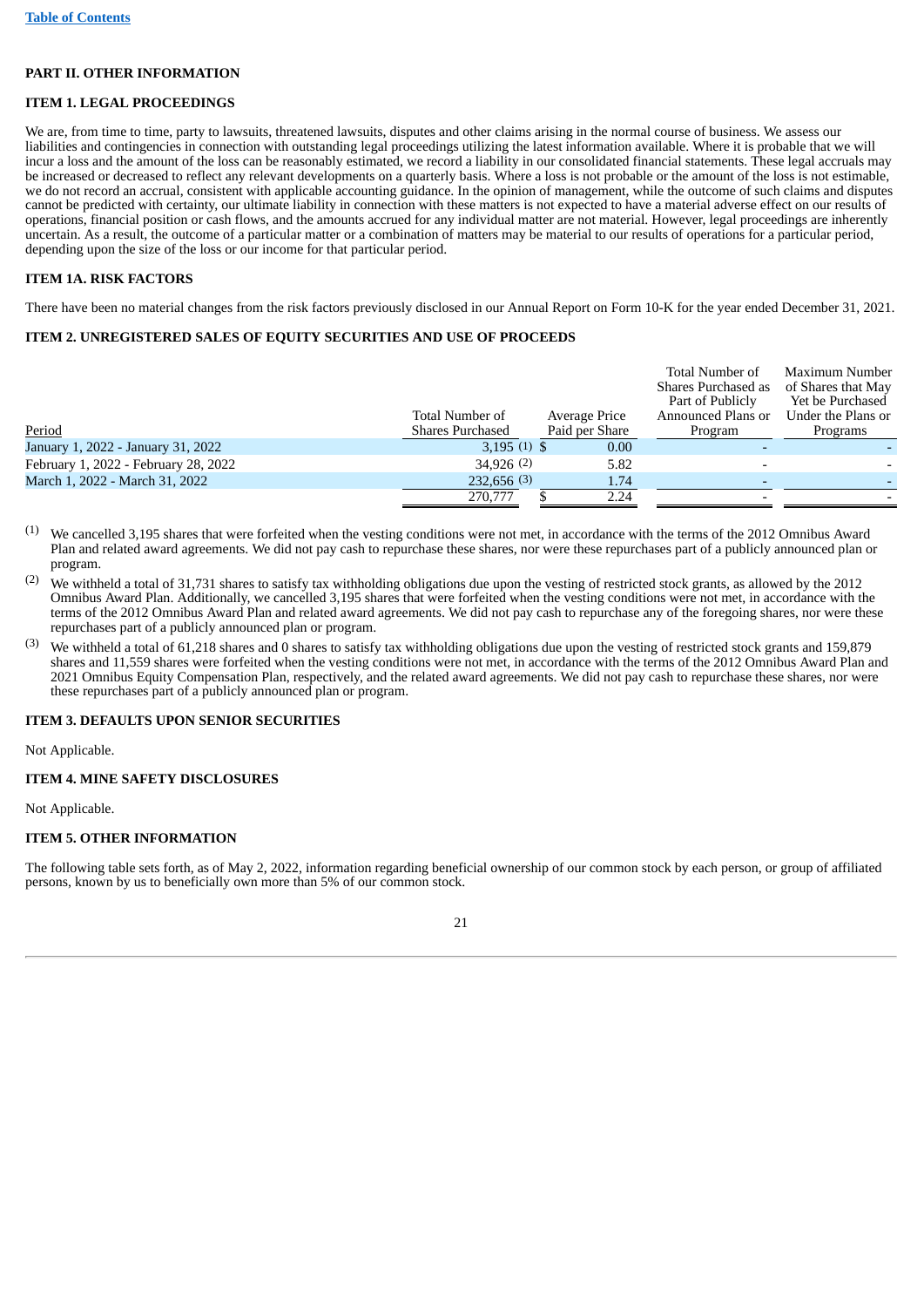## **Table of [Contents](#page-1-0)**

Beneficial ownership is determined according to the rules of the SEC, and generally means that a person has beneficial ownership of a security if he, she, or it possesses sole or shared voting or investment power of that security. Except as indicated by the footnotes below, we believe, based on the information furnished to us, that the persons named in the table below have sole voting and investment power with respect to all shares of common stock shown that they beneficially own, subject to community property laws where applicable. The information does not necessarily indicate beneficial ownership for any other purpose.

We have based our calculation of the percentage of beneficial ownership on 52,101,412 shares of our common stock outstanding on May 2, 2022.

Unless otherwise noted below, the address for each of the shareholders in the table below is c/o Tile Shop Holdings, Inc., 14000 Carlson Parkway, Plymouth, Minnesota 55441.

|                                                      | <b>Number of Shares</b>   |         |
|------------------------------------------------------|---------------------------|---------|
| <b>Name of Beneficial Owner</b>                      | <b>Beneficially Owned</b> | Percent |
| 5% Stockholders:                                     |                           |         |
| Peter J. Jacullo III, Director <sup>(1)</sup>        | 8.370.879                 | 16.1%   |
| Peter H. Kamin, Chairman of the Board <sup>(2)</sup> | 6,872,802                 | 13.2 %  |
| Cannell Capital LLC <sup>(3)</sup>                   | 3,147,164                 | 6.0 $%$ |
| Savitr Capital $LLC(4)$                              | 2,770,535                 | 5.3 %   |

- (1) Based on a Schedule 13D/A filed with the SEC on January 4, 2022 by JWTS, Inc. ("JWTS"), Peter J. Jacullo III, and the Katherine D. Jacullo Children's 1993 Irrevocable Trust (the "Jacullo Trust") and a Form 4 filed by Mr. Jacullo with the SEC on December 16, 2021. JWTS directly holds 3,191,180 shares of common stock and has sole voting and dispositive power with respect to such shares. Mr. Jacullo is the President and sole member of the board of directors of JWTS, holds sole voting and dispositive power over the securities held by JWTS, and may be deemed to beneficially own the securities held by JWTS. The Jacullo Trust directly holds 4,706,489 shares of common stock and has sole voting and dispositive power with respect to such shares. Mr. Jacullo is a co-trustee of the Jacullo Trust, holds shared voting and dispositive power over the securities held by the Jacullo Trust, and may be deemed to beneficially own the securities held by the Jacullo Trust. Mr. Jacullo disclaims beneficial ownership of the shares of common stock held by the Jacullo Trust, except to the extent of his pecuniary interest therein. Mr. Jacullo directly holds 473,210 shares of common stock over which he has sole voting and dispositive power, including 14,477 shares of unvested restricted common stock.
- (2) Based on a Schedule 13D/A filed with the SEC on January 14, 2020 by Peter H. Kamin and a Form 4 filed by Mr. Kamin with the SEC on July 21, 2021. Includes (i) 1,694,608 shares of common stock held by the Peter H. Kamin Revocable Trust dated February 2003, of which Peter H. Kamin is the trustee; (ii) 1,033,562 shares of common stock held by the Peter H. Kamin Childrens Trust dated March 1997, of which Mr. Kamin is the trustee; (iii) 97,453 shares of common stock held by the Peter H. Kamin Family Foundation, of which Mr. Kamin is the trustee; (iv) 328,711 shares of common stock held by the Peter H. Kamin GST Trust, of which Mr. Kamin is the trustee; (v) 333,307 shares of common stock held by 3K Limited Partnership, of which Mr. Kamin is the general partner; and (vi) 3,385,161 shares of common stock directly held by Mr. Kamin, including 23,918 shares of unvested restricted common stock. Mr. Kamin has sole voting and dispositive power over all such shares.
- (3) Based on a Schedule 13D filed with the SEC on February 3, 2021 by Cannell Capital LLC and J. Carlo Cannell. Cannell Capital LLC acts as the investment adviser to Tonga Partners, L.P., Tristan Partners, L.P. and Tristan Offshore Fund, Ltd. (the "Funds") and as investment advisor to various separately-managed accounts (collectively with the Funds, the "Investment Vehicles"). Mr. Cannell is the sole managing member of Cannell Capital LLC and investment adviser to the Investment Vehicles. As such, Cannell Capital LLC and Mr. Cannell may be deemed to beneficially own the 3,147,164 shares of common stock held directly by the Investment Vehicles and have sole voting and dispositive power over such shares. The business address of the reporting persons is 245 Meriwether Circle, Alta, Wyoming 83414.
- (4) Based on a Schedule 13G filed with the SEC on January 28, 2020 by Savitr Capital LLC ("Savitr"), Savitr holds shared voting and dispositive power over 2,770,535 shares of common stock. The business address of Savitr is 600 Montgomery Street, 47th Floor, San Francisco, California 94111.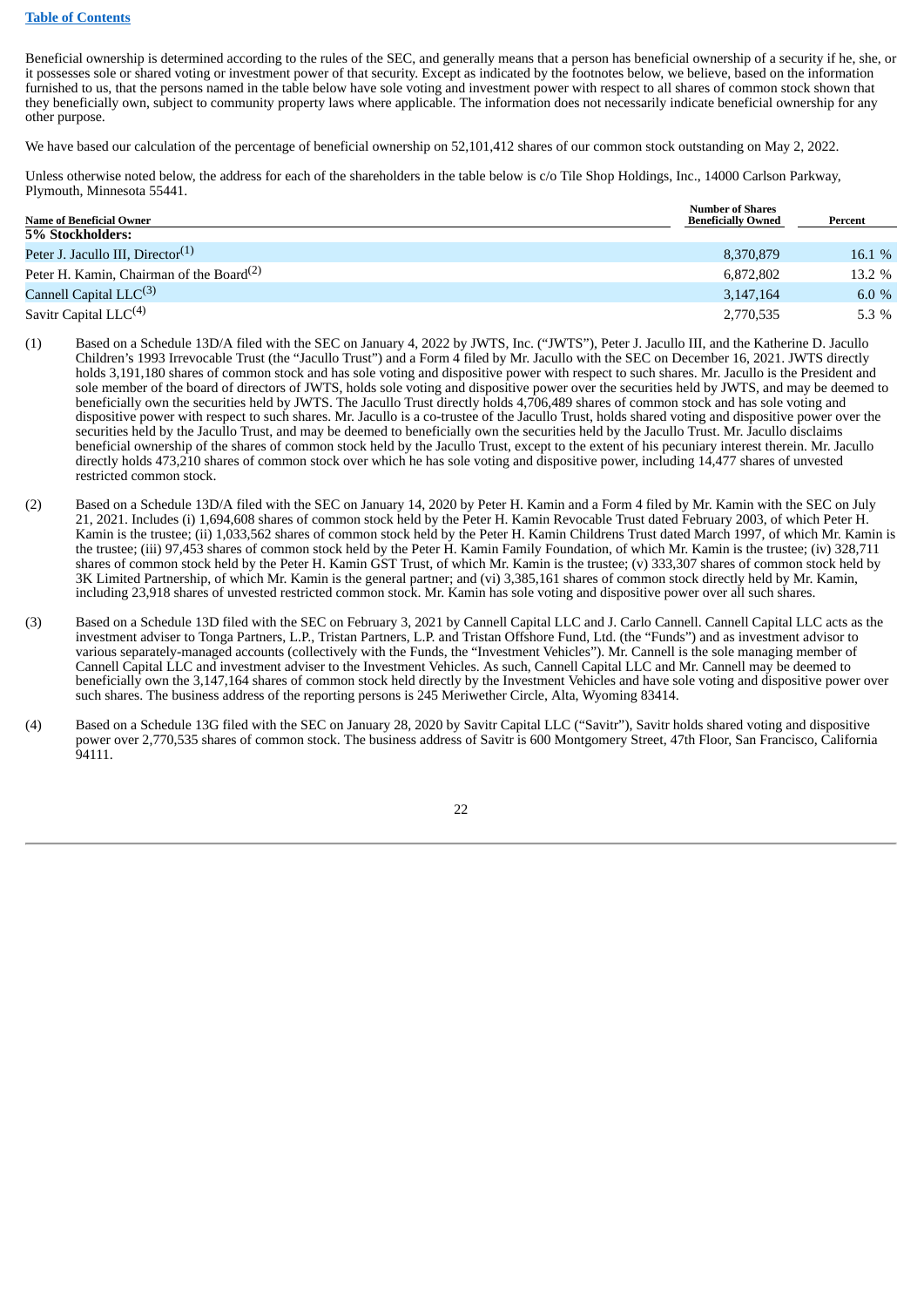## **Table of [Contents](#page-1-0)**

## <span id="page-22-0"></span>**ITEM 6. EXHIBITS**

| Exhibit No.                   | Description                                                                                                                                                                                                                                                                                                 |
|-------------------------------|-------------------------------------------------------------------------------------------------------------------------------------------------------------------------------------------------------------------------------------------------------------------------------------------------------------|
| 3.1                           | Certificate of Incorporation of Tile Shop Holdings, Inc. (incorporated by reference to Exhibit 3.1 to the Company's Registration Statement                                                                                                                                                                  |
|                               | on Form S-4 (Reg. No. 333-182482) filed with the Securities and Exchange Commission on July 2, 2012).                                                                                                                                                                                                       |
| 3.2                           | Certificate of Amendment to the Certificate of Incorporation of Tile Shop Holdings, Inc. (incorporated by reference to Exhibit 3.2 to the                                                                                                                                                                   |
|                               | Company's Current Report on Form 8-K filed with the Securities and Exchange Commission on July 21, 2021).                                                                                                                                                                                                   |
| <u>3.3</u>                    | By-Laws of Tile Shop Holdings, Inc. (incorporated by reference to Exhibit 3.2 to the Company's Registration Statement on Form S-4                                                                                                                                                                           |
|                               | (Reg. No. 333-182482) filed with the Securities and Exchange Commission on July 2, 2012).                                                                                                                                                                                                                   |
| $10.1*$                       | Employment Agreement, effective as of January 3, 2022, by and between Tile Shop Holdings, Inc. and Karla Lunan (incorporated by                                                                                                                                                                             |
|                               | reference to Exhibit 10.1 to the Registrant's Current Report on Form 8-K filed December 23, 2021).                                                                                                                                                                                                          |
| $10.2*$                       | Waiver of Claims and General Release, dated December 22, 2021, by and between Tile Shop Holdings, Inc. and Nancy DiMattia                                                                                                                                                                                   |
|                               | (incorporated by reference to Exhibit 10.2 to the Registrant's Current Report on Form 8-K filed December 23, 2021).                                                                                                                                                                                         |
| $31.1***$                     | Certification of Chief Executive Officer Pursuant to Section 302 of the Sarbanes Oxley Act of 2002.                                                                                                                                                                                                         |
| $31.2**$                      | Certification of Chief Financial Officer Pursuant to Section 302 of the Sarbanes Oxley Act of 2002.                                                                                                                                                                                                         |
| $\frac{32.1***}{32.2***}$     | Certifications of Chief Executive Officer Pursuant to Section 906 of the Sarbanes Oxley Act of 2002.                                                                                                                                                                                                        |
|                               | Certifications of Chief Financial Officer Pursuant to Section 906 of the Sarbanes Oxley Act of 2002.                                                                                                                                                                                                        |
| $101**$                       | The following financial statements from the Quarterly Report on Form 10-Q for the quarter ended March 31, 2022 are formatted in <i>iXBRL</i>                                                                                                                                                                |
|                               | (Inline eXtensible Business Reporting Language): (i) Consolidated Balance Sheets, (ii) Consolidated Statements of Operations, (iii)                                                                                                                                                                         |
|                               | Consolidated Statements of Comprehensive Income, (iv) Consolidated Statements of Stockholders' Equity, (v) Consolidated Statements of                                                                                                                                                                       |
|                               | Cash Flows, and (vi) the Notes to Consolidated Financial Statements.                                                                                                                                                                                                                                        |
| $\overline{A}$ $\overline{A}$ | $\mathbf{r}$ , $\mathbf{r}$ , $\mathbf{r}$ , $\mathbf{r}$ , $\mathbf{r}$ , $\mathbf{r}$ , $\mathbf{r}$ , $\mathbf{r}$ , $\mathbf{r}$ , $\mathbf{r}$ , $\mathbf{r}$ , $\mathbf{r}$ , $\mathbf{r}$ , $\mathbf{r}$ , $\mathbf{r}$ , $\mathbf{r}$ , $\mathbf{r}$ , $\mathbf{r}$ , $\mathbf{r}$ , $\mathbf{r}$ , |

104 Cover Page Interactive Data File (formatted as Inline XBRL and contained in Exhibit 101).

\* Management compensatory plan or arrangement.

\*\* Filed herewith

<span id="page-22-1"></span>\*\*\* Furnished herewith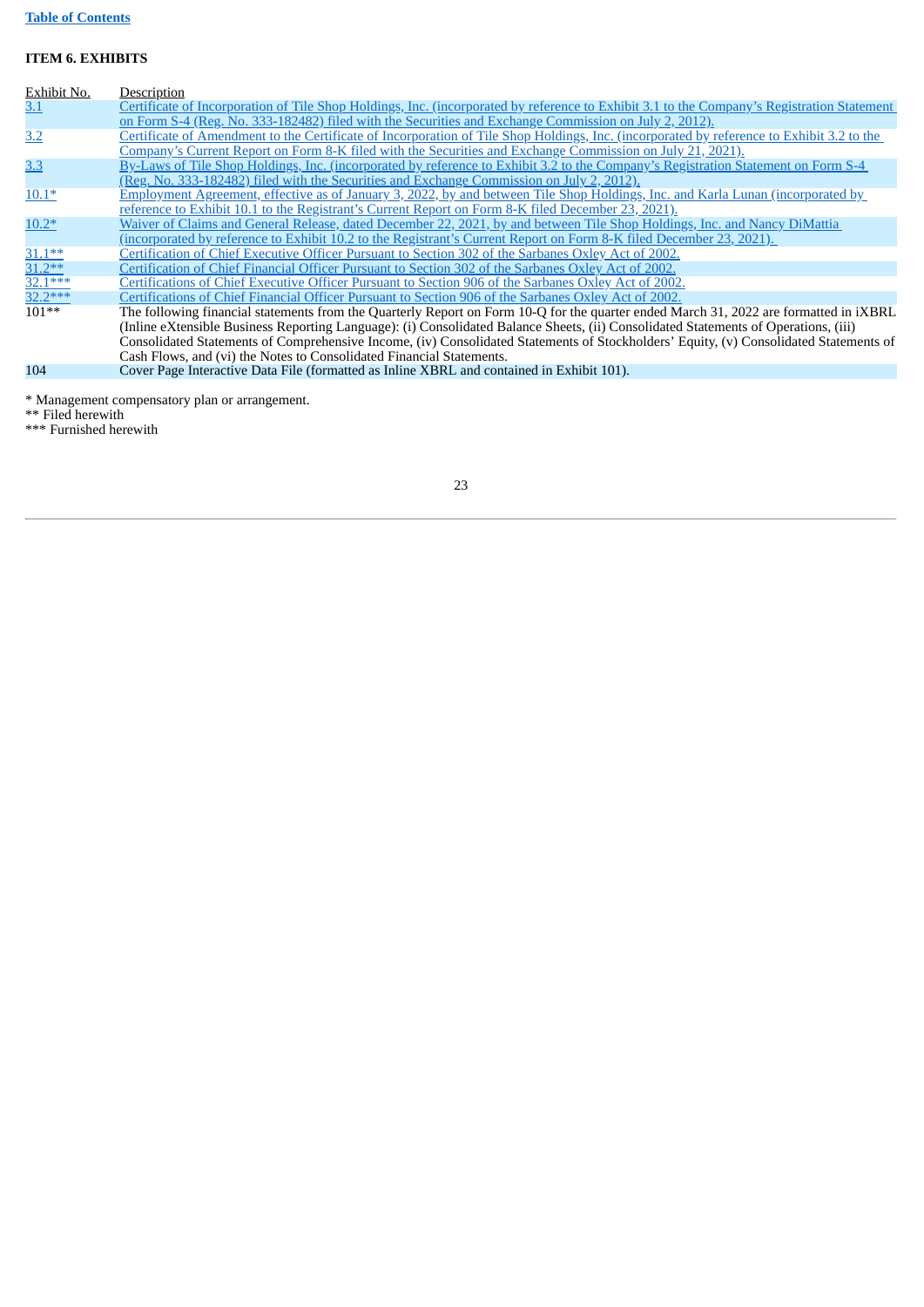### **SIGNATURES**

Pursuant to the requirements of the Securities Exchange Act of 1934, the registrant has duly caused this report to be signed on its behalf by the undersigned thereunto duly authorized.

## **TILE SHOP HOLDINGS, INC.**

Dated: May 6, 2022 **By:** /s/ CABELL H. LOLMAUGH

Cabell H. Lolmaugh Chief Executive Officer

Dated: May 6, 2022 By: /s/ KARLA LUNAN Karla Lunan Chief Financial Officer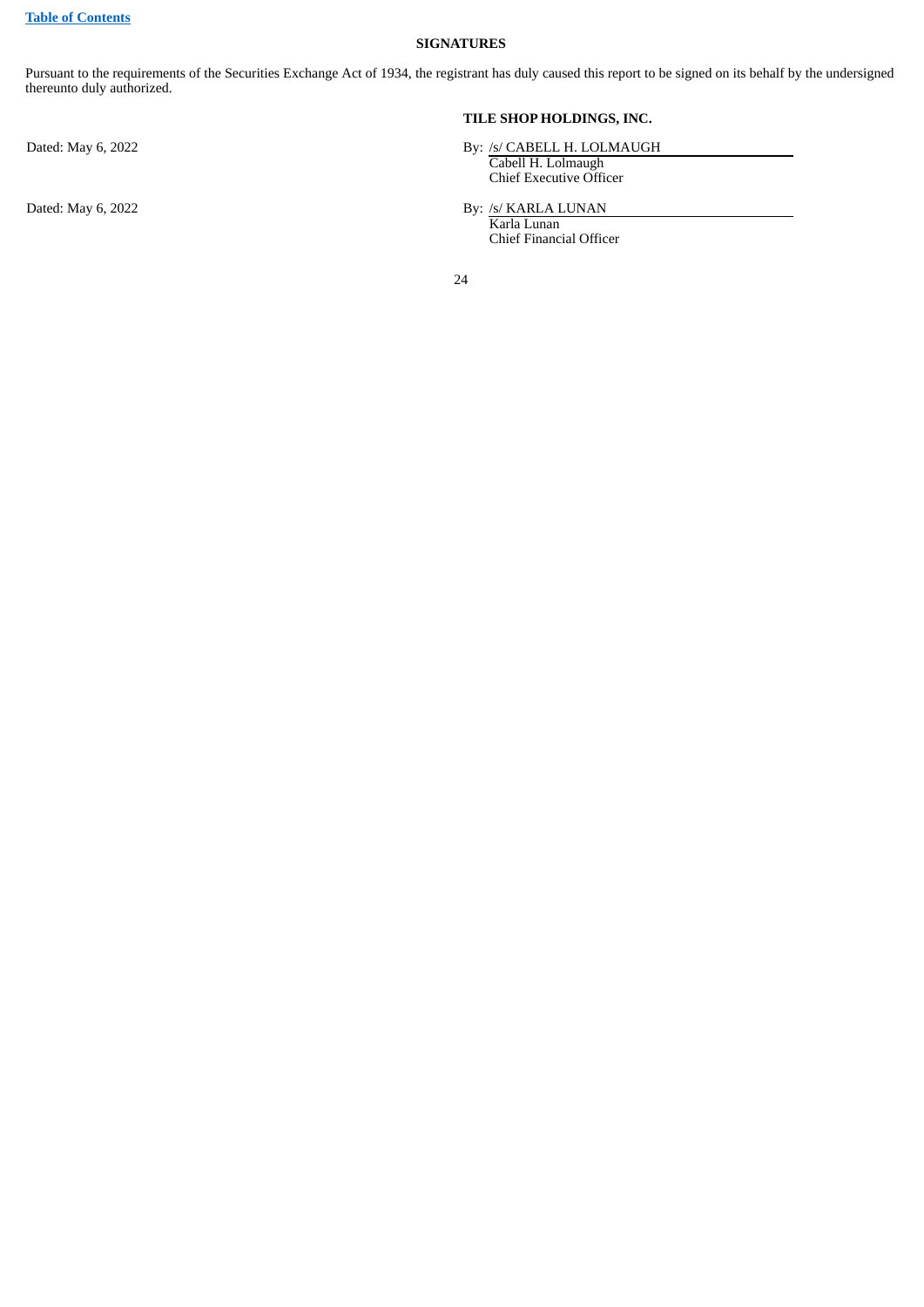## **302 CERTIFICATION OF CHIEF EXECUTIVE OFFICER**

<span id="page-24-0"></span>I, Cabell H. Lolmaugh, certify that:

- 1. I have reviewed this quarterly report on Form 10-Q of Tile Shop Holdings, Inc.;
- 2. Based on my knowledge, this report does not contain any untrue statement of a material fact or omit to state a material fact necessary to make the statements made, in light of the circumstances under which such statements were made, not misleading with respect to the period covered by this report;
- 3. Based on my knowledge, the financial statements, and other financial information included in this report, fairly present in all material respects the financial condition, results of operations and cash flows of the registrant as of, and for, the periods presented in this report;
- 4. The registrant's other certifying officer and I are responsible for establishing and maintaining disclosure controls and procedures (as defined in Exchange Act Rules 13a-15(e) and 15d-15(e)) and internal control over financial reporting (as defined in Exchange Act Rules 13a- 15(f) and 15d-15(f)) for the registrant and have:
	- a. Designed such disclosure controls and procedures, or caused such disclosure controls and procedures to be designed under our supervision, to ensure that material information relating to the registrant, including its consolidated subsidiaries, is made known to us by others within those entities, particularly during the period in which this report is being prepared;
	- b. Designed such internal control over financial reporting, or caused such internal control over financial reporting to be designed under our supervision, to provide reasonable assurance regarding the reliability of financial reporting and the preparation of financial statements for external purposes in accordance with generally accepted accounting principles;
	- c. Evaluated the effectiveness of the registrant's disclosure controls and procedures and presented in this report our conclusions about the effectiveness of the disclosure controls and procedures, as of the end of the period covered by this report based on such evaluation; and
	- d. Disclosed in this report any change in the registrant's internal control over financial reporting that occurred during the registrant's most recent fiscal quarter (the registrant's fourth fiscal quarter in the case of an annual report) that has materially affected, or is reasonably likely to materially affect, the registrant's internal control over financial reporting; and
- 5. The registrant's other certifying officer and I have disclosed, based on our most recent evaluation of internal control over financial reporting, to the registrant's auditors and the audit committee of the registrant's board of directors (or persons performing the equivalent functions):
	- All significant deficiencies and material weaknesses in the design or operation of internal control over financial reporting which are reasonably likely to adversely affect the registrant's ability to record, process, summarize and report financial information; and
	- b. Any fraud, whether or not material, that involves management or other employees who have a significant role in the registrant's internal control over financial reporting.

Date: May 6, 2022 /s/ CABELL H. LOLMAUGH

Cabell H. Lolmaugh *Chief Executive Officer*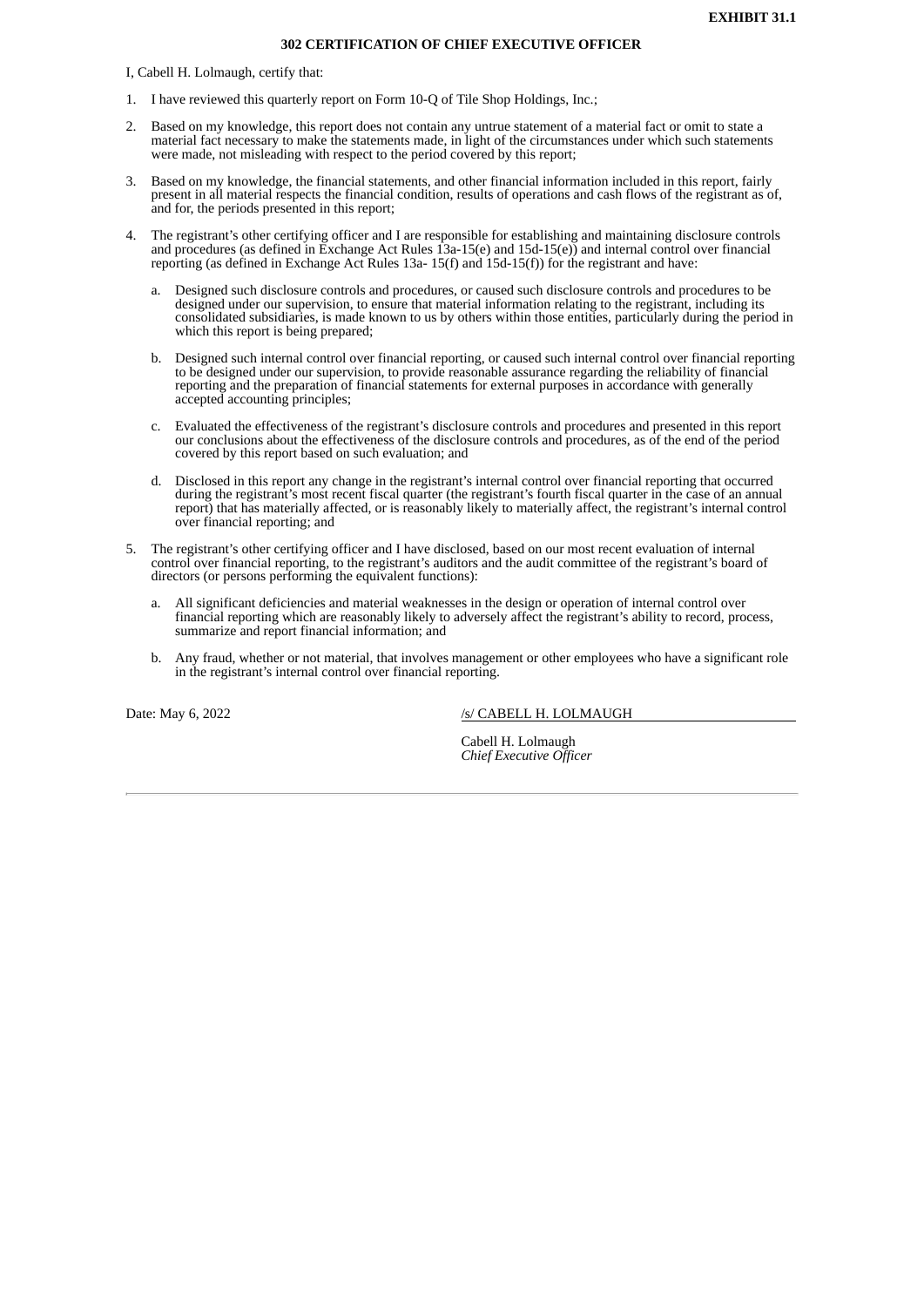## **302 CERTIFICATION OF CHIEF FINANCIAL OFFICER**

<span id="page-25-0"></span>I, Karla Lunan, certify that:

- 1. I have reviewed this quarterly report on Form 10-Q of Tile Shop Holdings, Inc.;
- 2. Based on my knowledge, this report does not contain any untrue statement of a material fact or omit to state a material fact necessary to make the statements made, in light of the circumstances under which such statements were made, not misleading with respect to the period covered by this report;
- 3. Based on my knowledge, the financial statements, and other financial information included in this report, fairly present in all material respects the financial condition, results of operations and cash flows of the registrant as of, and for, the periods presented in this report;
- 4. The registrant's other certifying officer and I are responsible for establishing and maintaining disclosure controls and procedures (as defined in Exchange Act Rules 13a-15(e) and 15d-15(e)) and internal control over financial reporting (as defined in Exchange Act Rules 13a- 15(f) and 15d-15(f)) for the registrant and have:
	- a. Designed such disclosure controls and procedures, or caused such disclosure controls and procedures to be designed under our supervision, to ensure that material information relating to the registrant, including its consolidated subsidiaries, is made known to us by others within those entities, particularly during the period in which this report is being prepared;
	- b. Designed such internal control over financial reporting, or caused such internal control over financial reporting to be designed under our supervision, to provide reasonable assurance regarding the reliability of financial reporting and the preparation of financial statements for external purposes in accordance with generally accepted accounting principles;
	- c. Evaluated the effectiveness of the registrant's disclosure controls and procedures and presented in this report our conclusions about the effectiveness of the disclosure controls and procedures, as of the end of the period covered by this report based on such evaluation; and
	- d. Disclosed in this report any change in the registrant's internal control over financial reporting that occurred during the registrant's most recent fiscal quarter (the registrant's fourth fiscal quarter in the case of an annual report) that has materially affected, or is reasonably likely to materially affect, the registrant's internal control over financial reporting; and
- 5. The registrant's other certifying officer and I have disclosed, based on our most recent evaluation of internal control over financial reporting, to the registrant's auditors and the audit committee of the registrant's board of directors (or persons performing the equivalent functions):
	- All significant deficiencies and material weaknesses in the design or operation of internal control over financial reporting which are reasonably likely to adversely affect the registrant's ability to record, process, summarize and report financial information; and
	- b. Any fraud, whether or not material, that involves management or other employees who have a significant role in the registrant's internal control over financial reporting.

Date: May 6, 2022 /s/ Karla Lunan

Karla Lunan, *Chief Financial Officer*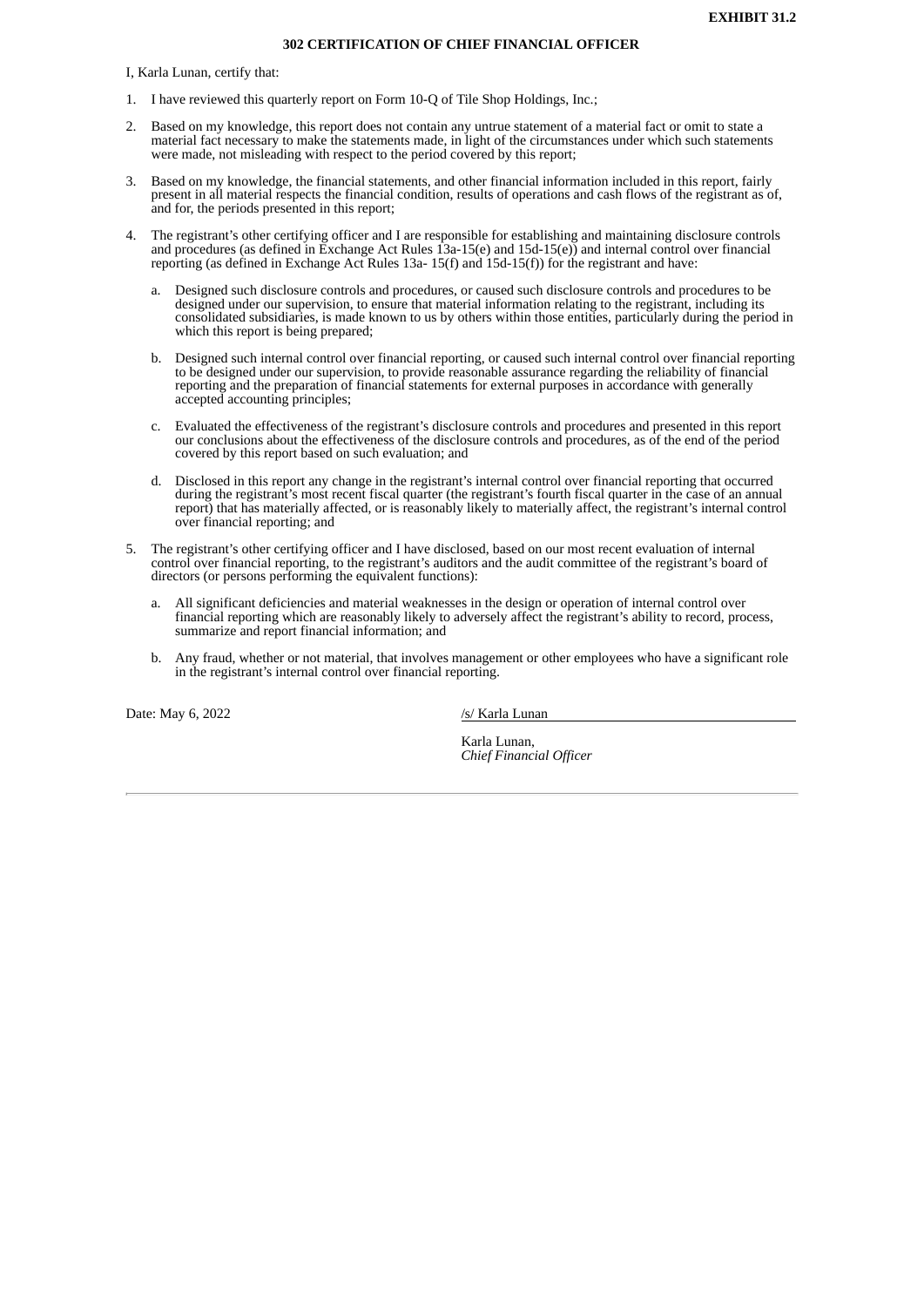#### **Certification Pursuant to 18 U.S.C. Section 1350, as Adopted Pursuant to Section 906 of the Sarbanes-Oxley Act of 2002**

<span id="page-26-0"></span>Pursuant to 18 U.S.C. §1350 (as adopted pursuant to §906 of the Sarbanes-Oxley Act of 2002), I, Cabell H. Lolmaugh, the Chief Executive Officer of Tile Shop Holdings, Inc. (the "Company"), hereby certify that the Quarterly Report on Form 10-Q of the Company for the period ended March 31, 2022 ("the Report") fully complies with the requirements of section 13(a) or 15(d) of the Securities Exchange Act of 1934 and that information contained in the Report fairly presents, in all material respects, the financial condition and results of operations of the Company.

A signed original of this written statement required by Section 906 has been provided to the Company and will be retained by the Company and furnished to the SEC or its staff upon request.

Date: May 6, 2022 /s/ CABELL H. LOLMAUGH

Cabell H. Lolmaugh *Chief Executive Officer*